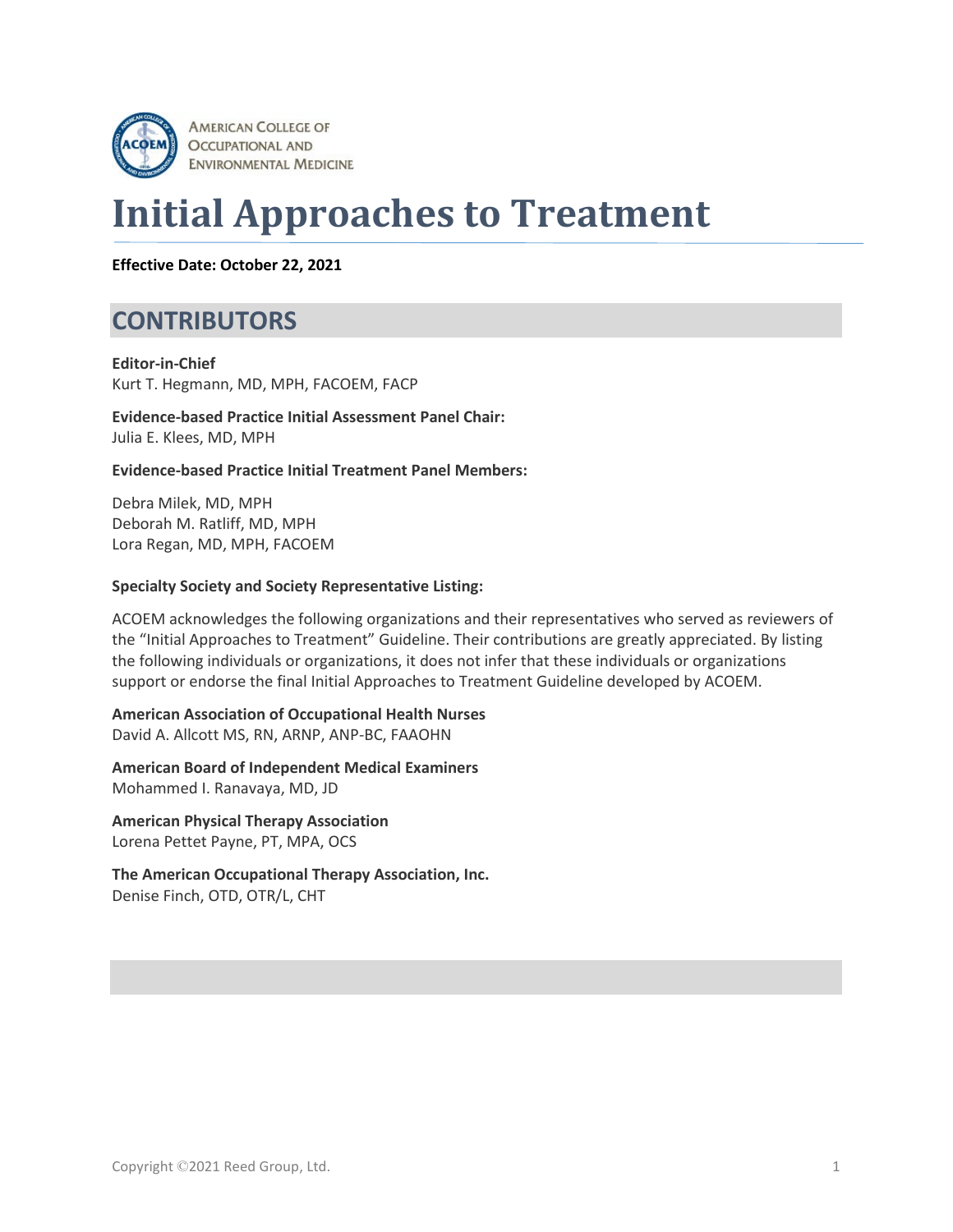### **Overview**

The goal of treatment is to optimize the functional recovery of workers with work-related injuries, diseases and/or disorders. This process includes regaining work-related and non-work-related quality of life, thereby minimizing any residual disability. Providers may accelerate functional recovery through setting expectations and goals (1-5) and selecting treatments that are effective in enhancing recovery beginning with the initial consultation visit.

This guideline provides an overview of strategies to optimize patient functional recovery in the early stages after [i](#page-1-0)njury in the absence of red-flag symptoms (see Table 1 for summary). Red-flag symptoms<sup>i</sup>, when present, should prompt evaluation for serious underlying disorder(s), with treatment then directed toward those disorder(s) for which the patient may need a referral to another provider for a thorough evaluation of a condition not suspected to be work-related. In the absence of red-flag symptoms, initial treatment of work-related injuries and illnesses is largely focused on managing patient expectations for recovery and utilizing non-invasive or minimally invasive treatments with quality evidence supporting improved patient outcomes.<sup>[ii](#page-1-1)</sup> The following principles apply to most work-related injuries and diseases:

- Musculoskeletal symptoms can be managed with activity modification, such as mitigation of or removal from substantially aggravating exposures. A short period of activities requiring minimal use of the injured body part may be needed for severe injuries. Specific recommendations are also frequently helpful including: employment, daily activities, home, personal care and recreational activities; short-term pharmacotherapy (usually oral, but sometimes topical medication); a limited course of heat and/or cold therapy for acute but generally not chronic pain management (see specific body part guidelines for detailed information); a limited course of manipulation for spine pain; and a limited course of physical and/or occupational therapy especially for recovery in subacute to chronic cases.
- Eye injuries may require specific treatment such as removal of foreign bodies and rust rings. Blunt ocular trauma is also managed with evaluation of serious problems, then conservative management. Activity modification and short-term pharmacotherapy (usually topical medication) are occasionally needed. Refer to the Eye Guideline for detailed information.
- Respiratory symptoms can be managed with mitigation of or removal from substantially aggravating exposure(s). Specific recommendations may be provided regarding employment, daily activities, home, personal care and recreational activities; short-term pharmacotherapy (usually inhaled, but sometimes oral medication). Refer to the Work-Related Asthma and Occupational Interstitial Lung Disease Guidelines for detailed information.

<span id="page-1-0"></span>Red flags are patient responses and findings which raise the suspicion of serious underlying medical conditions. Examples include signs of fracture, cancer, and infectious diseases. Their absence generally rules out the need for special studies or inpatient care during the first 4 weeks of care when spontaneous recovery is usually expected. They are discussed in the General Approach to Initial Assessment and Documentation guideline, and specific examples are in each body part guideline.

<span id="page-1-1"></span>iiAlertness for the correct diagnosis and possible need of initial invasive or surgical intervention is required. For some disorders, the initial best treatment may be glucocorticoid injection (e.g., trigger digit, de Quervain's stenosing tenosynovitis). For other disorders, initial best treatment may be surgical repair (e.g., acute complete biceps tendon rupture, open fractures).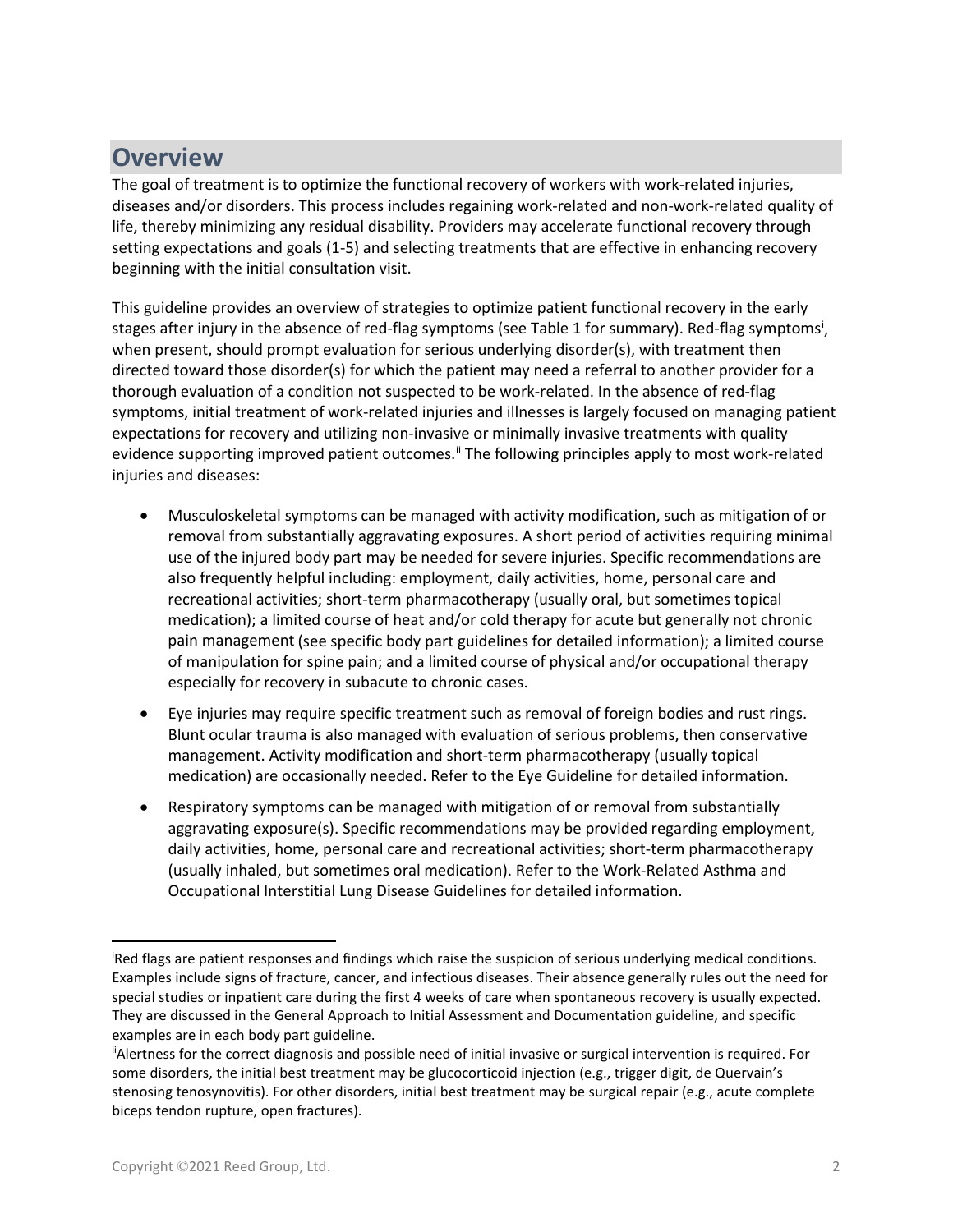- Most patients will experience decreased symptoms and improved physical functional abilities within days to weeks.<sup>[iii](#page-2-0)</sup> If recovery takes longer, the patient and provider should seek to identify other medical conditions, workplace exposures, avocational exposures, and psychosocial factors that may be preventing or delaying improvement or recovery.
- For the conditions discussed in these guidelines, few patients need diagnostic tests to rule out a serious condition within the first several weeks. Aside from trauma and a few other exceptions, advanced diagnostic testing is not useful or cost-effective for most work-related musculoskeletal disorders in the first few days or weeks. In contrast, patients with respiratory disorders, or eye injury often need diagnostic testing at the time of initial evaluation.
- Inactivity and/or immobilization should be limited due to concern for deconditioning, bone loss, and development of incapacity or trend toward disability after relatively short periods of time.
- Progress in therapy or a directed home-exercise or activity program can be used as a means of increasing physical capacity and returning patients to function and work. Many patients benefit from instruction in specific exercises under the direction of a physical therapist or occupational therapist. Progressive exercise may improve physical capacity, returning patients to function and work.
- Return to work safely or work in a modified duty capacity enhances the recovery of injured and ill workers (see Cornerstones of Disability Prevention and Management guideline).

| <b>Treatment</b>                                    | Recommended                               | Optional                               | <b>Not Recommended</b>                      |
|-----------------------------------------------------|-------------------------------------------|----------------------------------------|---------------------------------------------|
| Patient discussion<br>education, and<br>involvement | Patient discussion<br>Patient involvement |                                        |                                             |
| Medication                                          | Acetaminophen                             | Opioids, short course                  | Muscle relaxants                            |
|                                                     | <b>NSAIDs</b>                             | Steroid injections                     | Opioids 1 week                              |
|                                                     |                                           |                                        | <b>Topical medications</b>                  |
| Physical treatment<br>methods                       | Early physical<br>intervention            | Self-application of heat or<br>cold    | Manipulation, with<br>progressive or severe |
|                                                     |                                           | Manipulation without<br>radiculopathy  | neurologic deficits                         |
|                                                     |                                           | Manipulation,<br>radiculopathy present |                                             |

Table 1. Summary of Recommendations on Initial Approaches to Treatment

Moderate research-based evidence (one relevant, high-quality scientific study or multiple adequate scientific studies). Limited research-based evidence (at least one moderate quality study) for at least one outcome. Consensus of panel.

<span id="page-2-0"></span>iiiDuration of disorders and disability is extraordinarily complex. It includes a combination of the severity of the pathophysiological abnormality, speed of healing, workplace accommodations, home and avocational demands, coping and psychosocial factors. For mild disorders, the disease process may be measured in a few days; for severe disorders, the symptoms may persist indefinitely. The critical issue tends to be a focus on function and restoration of function to allow the person to return to their usual tasks.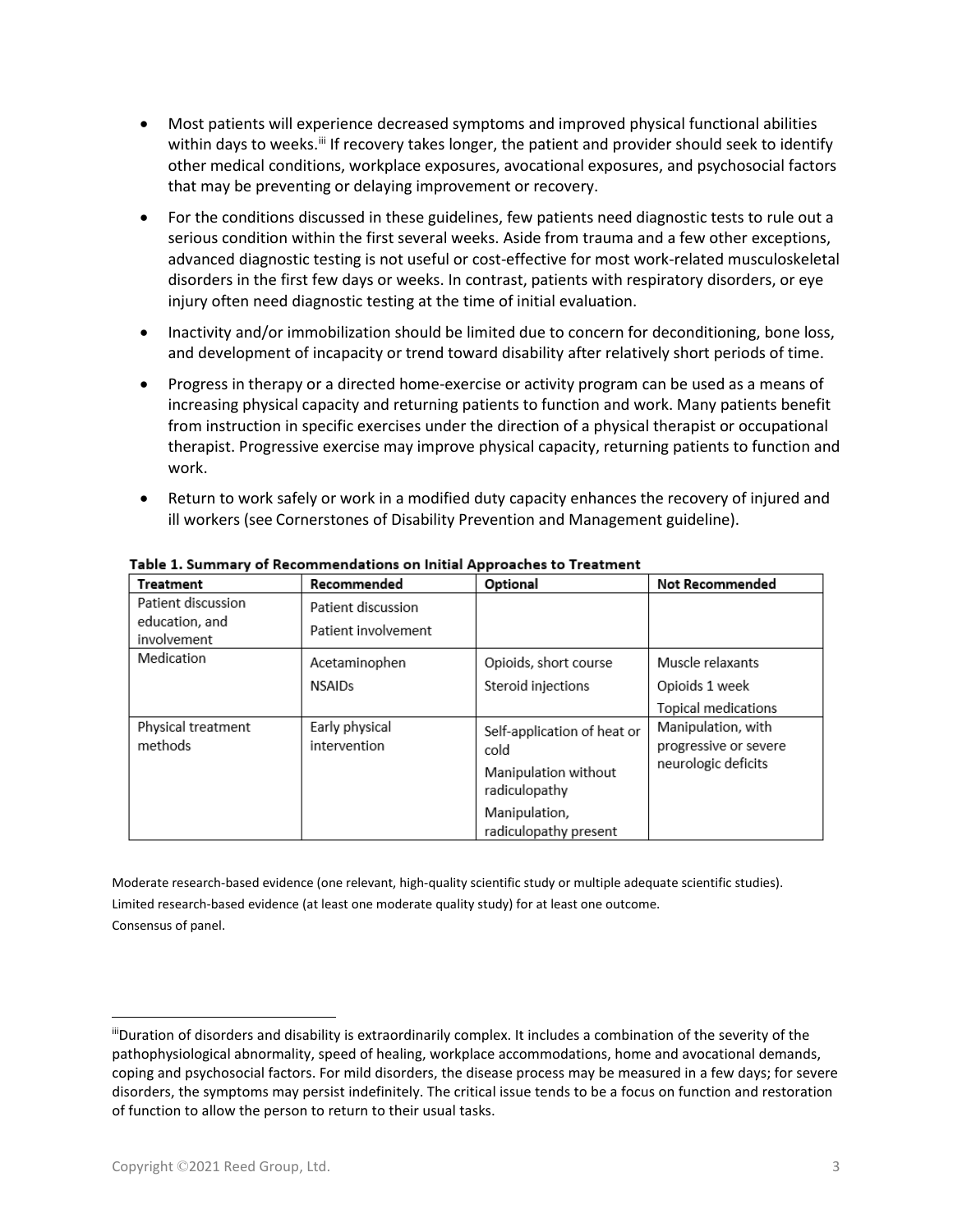### **Patient Education and Involvement**

Patient education includes succinct information on the diagnosis, prognosis, activity levels, work limitations, and treatment plan. The provider should address fear avoidant beliefs and the necessity of the patient to be involved in his or her recovery plan (4, 6, 7).<sup>[iv](#page-3-0)</sup> Most studies of simple educational booklets suggest that they are not effective when used without more active treatments (see body part guidelines). Structured patient education alone may be less effective than other interventions but may be beneficial when combined with other interventions (8, 9). In the absence of symptoms or signs indicating a serious cause (i.e., cancer, infection, or fracture), recently injured workers should be counseled to anticipate improvement in symptoms and functioning within a few days to weeks. Similarly, if the evaluation of a patient with subacute (1 to 3 months' duration) or chronic (>3 months) symptoms does not reveal a serious cause, the patient should be advised of the likelihood of a favorable functional outcome provided he or she adheres to a functional restoration program. Patient participation in self-care active methods is in most cases critical for timely recovery. Active treatments such as exercise and physical conditioning generally offer considerably greater benefits than passive modalities.

Considering the patient's background and educational level, the following information should be provided:

- The natural history of the diagnosis.
- The generally favorable outlook for recovery supported by what is known about the injury or illness (assuming the condition is acute and/or without long term sequelae).
- The timeline for recovery, including goals and expectations of function.
- Testing and treatment options, with an explanation of the sensitivity, specificity, yield, risks, and benefits in lay terms and/or with print or audiovisual aids. (This is particularly necessary for major interventions; for modest options, such as over-the counter medications, ice, heat, etc., detailed discussion is not needed).
- Fear a[v](#page-3-1)oidant beliefs and other psychosocial factors. $v$

<span id="page-3-0"></span>ivConveying the appropriate amount of information to the patient in an understandable manner may foster informed decision-making. Succinctness is generally necessary to avoid information overload and potential for missing the main points. When patients are actively involved in decision-making, it may be easier to avoid inappropriate testing, streamline treatment, and hasten recovery. The need for discussion and information varies among patients and at various stages of care with some patients desiring more detailed information and discussion. It is helpful to discuss the uses and yields of diagnostic tests as well as the effectiveness and risks of proposed treatments in language that the patient will understand. (For a minority of patients who desire to largely or completely abdicate decision-making to the provider, it is recommended that options be simply described and the selection the provider believes most efficacious be prescribed. Information should be tailored so that the amount the patient can understand is relayed in order of importance to avoid information overload.)

<span id="page-3-1"></span>v Early intervention addressing psychosocial obstacles to recovery may be effective for reducing absences and improving outcomes. Beliefs about the nature of symptoms, clinical course, situational distress, depression, poor coping strategies, job dissatisfaction, lack of perceived social support, job inflexibility, and low perceived control are all potential obstacles to recovery. A patient's concern about his or her financial matters, employment security, and family can increase stress and delay recovery. These concerns should be part of the exchange between the provider and patient.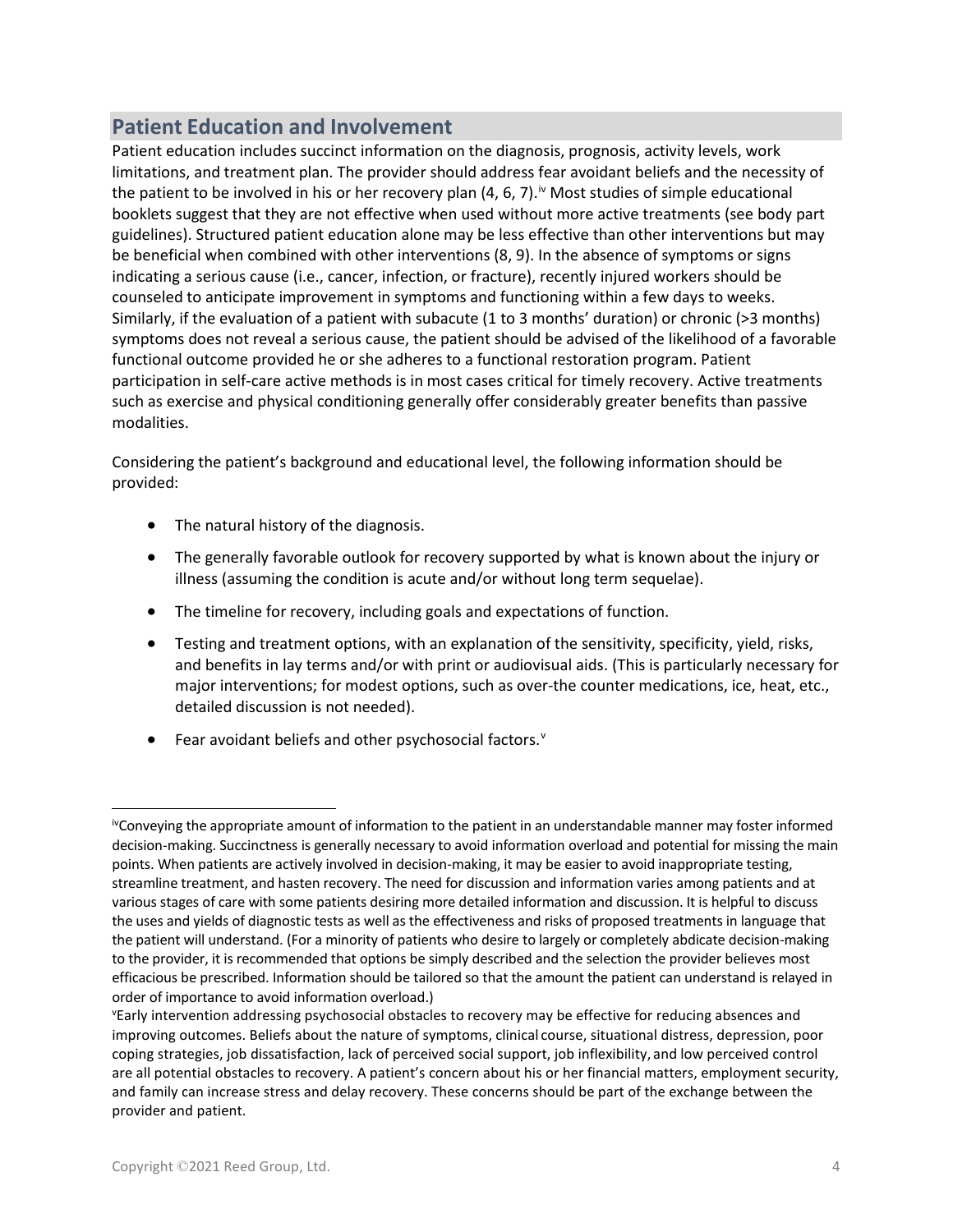- **Safe return to work and normal function as primary expectations and collaborative goals. This** includes counseling that patients who return early to full or modified work typically have superior short- and long-term outcomes.<sup>[vi](#page-4-0)</sup>
- It may be helpful to summarize key points in the medical record as information overload is common with electronic medical records systems, especially given the dual nature of the medical and workrelated issues of the visit. A general template of information could be created and distributed at the first visit to minimize redundancy with each new patient.

### **Workplace Issues**

Work accommodation and targeted provider communication with the workplace are usually quite helpful for effective early return to work. A provider taking an active role early in the return-to-work process achieves better results, especially by directly contacting the workplace. Work limitations or restrictions are best when they reflect the injured worker's current physical capacity and/or describe activities that should be avoided to reduce risk of harm to the worker or others. A job description from the employer, if available and with sufficiently detailed information regarding the physical and/or chemical demands of job functions and tasks, may help optimize the return to the workplace by providing information that may allow him/her to make more informed recommendations for specific work restrictions. It can also open the conversation for the potential of returning to or creating modified duty. It is often then helpful to discuss practical strategies for modifying the worksite to accommodate the worker and strategies to reduce the risk of recurrent injury, including addressing toxicological exposures, ergonomic factors, supervision, interpersonal factors, personal protective equipment, and task design. Only rarely do patients need to be removed from work entirely due to the extent of their injuries or the risk posed to themselves or others. In these rare circumstances, it is helpful to frequently re-evaluate the worker's capacity and provide a projected return-to-work date.

Satisfaction with a job, an employer's handling of a claim, and the medical care provided for a workrelated injury may influence the patient's return-to-work prospects. Six to 12 months after an injury, patients reporting lower satisfaction with care are more likely to still be receiving lost-wage compensation. In the medical realm, higher levels of satisfaction have been associated with access to timely care, choice of provider, easy access to specialists, interpersonal behaviors during care, and having an occupational medicine orientation to care. Integrated case management improves patient satisfaction, resulting in more rapid return to work and fewer functional limitations at 6 months following injury (10, 11).

# **Managing Expectations**

Total care management includes managing expectations. The provider sets the expectation for a patient's functional recovery at the initial visit and reinforces that expectation at subsequent visits. General information communicated to the patient about anticipated recovery may include population

<span id="page-4-0"></span>viSee Low Back Disorders guideline and other body part guidelines, particularly discussions on return to work, back schools, participatory ergonomics program, and the following references in the Low Back Disorders guideline: Waddell 2001, Anema 2007, Evjenth 1984, Evjenth 1989, Bernacki 2007, APTA 2020, Hlobil 2005, Steenstra 2005. See also Chronic Pain Guideline, especially the behavioral section, titled Barriers to Optimizing the Management of Pain.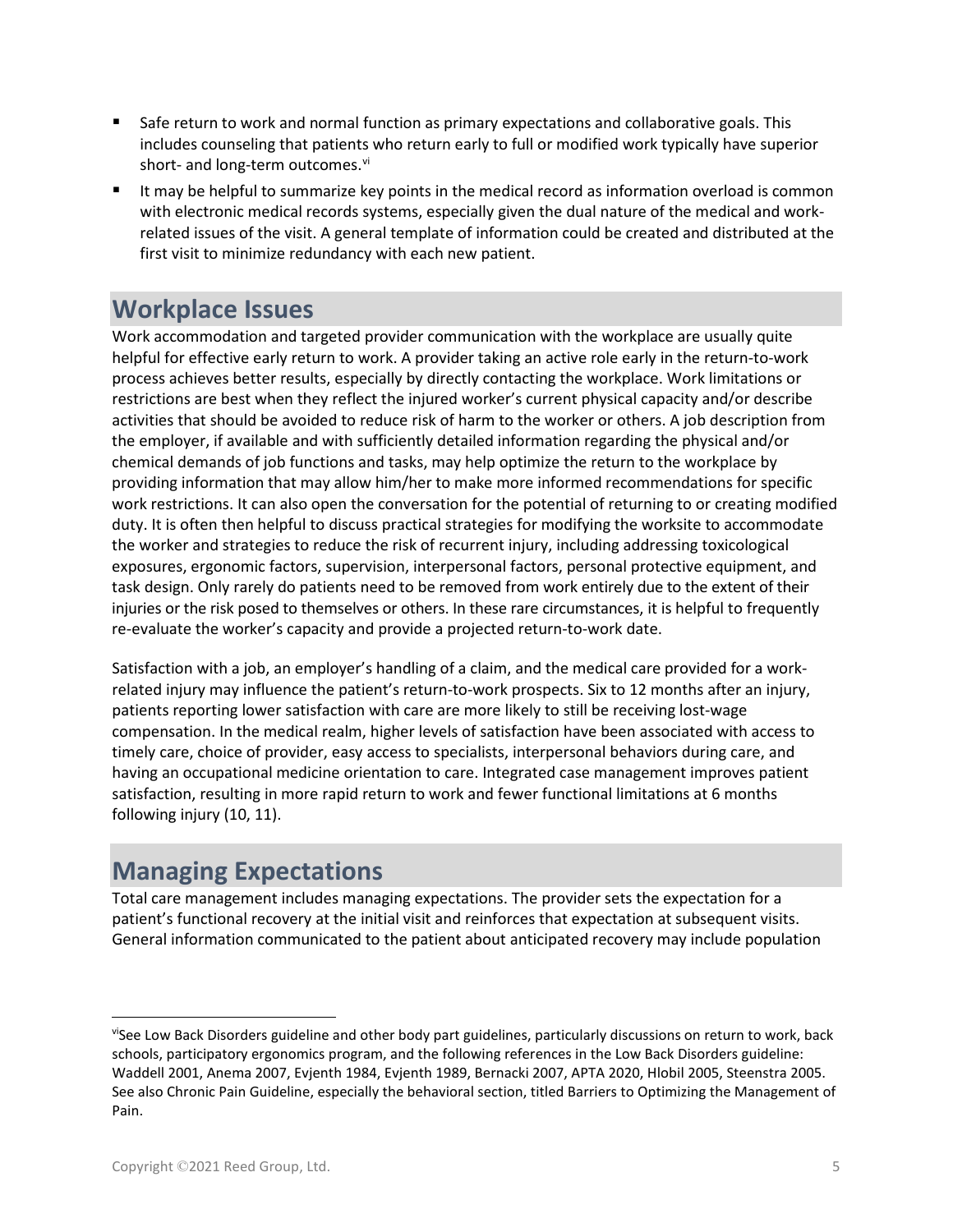norms, results of quality treatment studies, and typical patient experiences. This overview should be further complemented by recovery estimates tailored to the individual patient.

Open discussion with the patient is helpful understand the patient's knowledge, beliefs, and expectations about functional recovery. It is important to address misconceptions about the causes and meaning of symptoms, and discuss recovery and preventive measures. Patients may believe that their symptoms signal a serious structural injury and that they will suffer further damage, be permanently disabled, or require surgery if they remain physically active. Addressing these potential misconceptions and fears can facilitate functional recovery. When medications, injections, or surgery are indicated, patients may require additional discussion or information to allay fears.

A high level of catastrophizing or kinesiophobia may increase the likelihood of chronic back pain and future disability. There are several screening tools available to assess which patients may have a greater risk of disability and may benefit from early targeted interventions addressing the non-medical issues impacting the injury. Many offices have preliminary screens such ACT-UP or other resources.

- 1. Activities: how is your pain affecting your life (i.e. sleep, appetite, physical activities, and relationships)?
- 2. Coping: how do you deal/cope with your pain (what makes it better/worse)?
- 3. Think: do you think your pain will ever get better?
- 4. Upset: have you been feeling worried (anxious)/depressed (down, blue)?
- 5. People: how do people respond when you have pain?

Inadequate assessment of an injury or of ability to return to work can negatively impact the workers' recovery as well. The provider should avoid catastrophizing the situation or promoting a patient's tendencies toward, or overt fear avoidance behavior(s). Motivational interviewing or similar may be an effective means of handling what can be a difficult discussion for many providers (12).

### **Patient Comfort**

Relief of pain is often the injured worker's major concern. Patients usually correlate their degree of discomfort with injury severity, which may lead to reluctance to participate in potentially therapeutic activities. Therefore, the patient may benefit from learning that his or her degree of discomfort may not correlate with the extent of injury for many musculoskeletal disorders. Patient discomfort may be alleviated with:

- Specific activity prescriptions;
- Activity modification(s);
- Activity limitations (which should be conveyed as applying to work and home situations);
- Physical methods (self-treatment and provided by a healthcare worker);
- Medication(s);
- Counseling about the nature of the injury to address concerns and reduce anxiety; and
- Emphasis on recovery of function.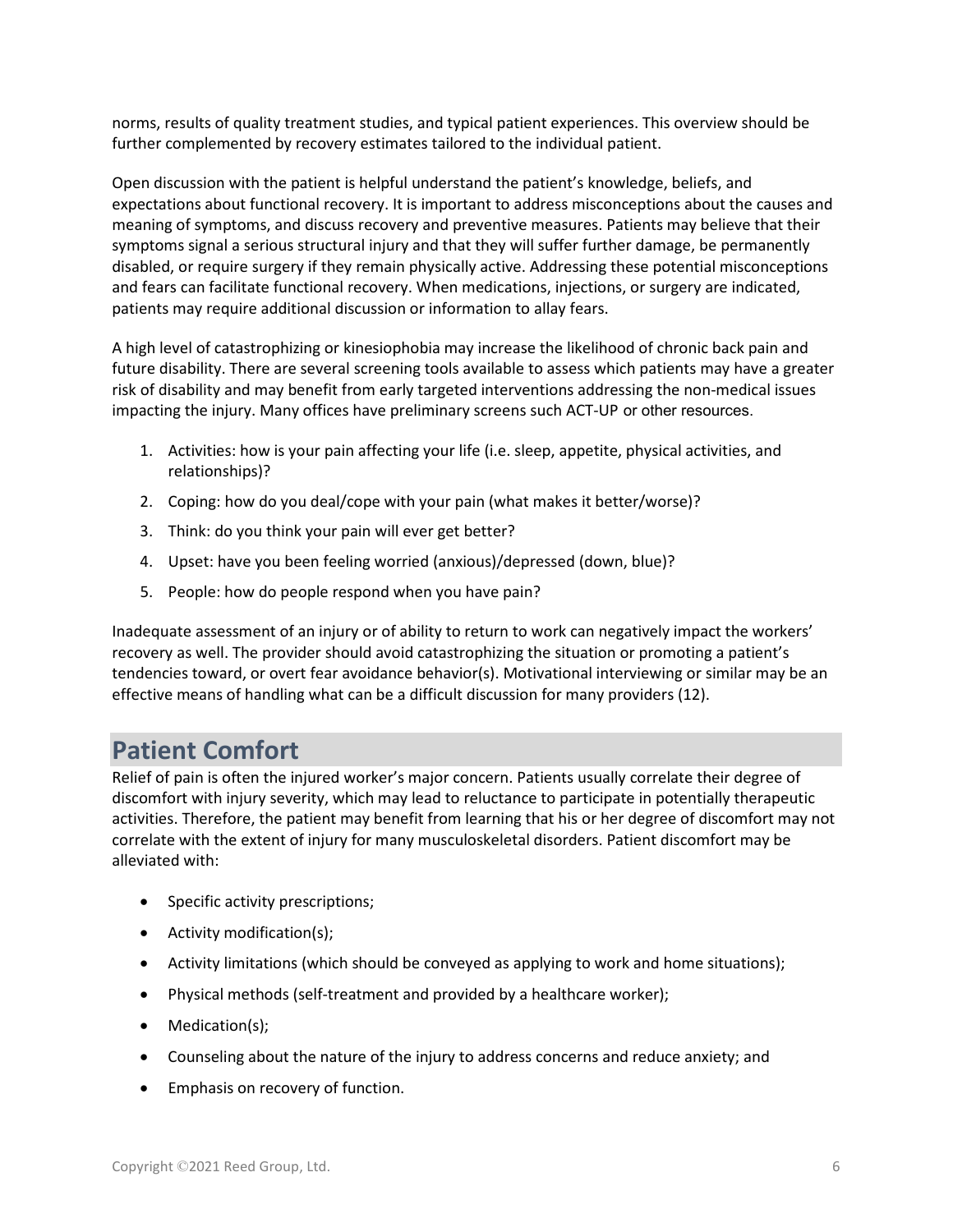If a patient does not recover as quickly as expected, it is helpful to seek and address the reasons for delay. Patients who do not improve within a few days with appropriate medical treatment and consideration of workplace exacerbating factors (i.e., those with eye symptoms, many with occupational asthma, most with mild low back pain) or weeks (i.e., those with moderate to severe musculoskeletal symptoms) may need additional evaluation to identify physical factors or medical causes for the delay, treatment non-compliance, a change in treatment strategy, or additional intervention to address psychological or social contributors to the delayed recovery. Besides providing the patient with a realistic set of expectations, one must manage the expectations of the family, employer, insurance carrier, and perhaps a union or lawyer. Written and verbal contact can keep these parties educated and informed.

### **Relative Rest, Immobilization, and Activity**

Elimination of exposure is important in certain discrete conditions (e.g., occupational asthma [allergic] secondary to a specific chemical or allergic contact dermatitis). For most musculoskeletal injuries, however, restrictions of activity and immobilization result in deconditioning and bone loss within a matter of days and often delay recovery. Bone or muscle lost from restriction of activity or immobilization cannot be restored without undertaking exercises, resumption of activity levels, or a formal reconditioning program. Aching, stiffness, and pain will often occur if muscles and joints are not used. Mobilization of painful areas often helps reduce pain. Depending on the condition in question, guided aerobic and specific activities may improve comfort both acutely and as recovery progresses. Early mobilization has not been associated with increased complications, deformity, or increased residual symptoms. Reported benefits of mobilization have included earlier return to work, decreased pain, swelling, and stiffness, and improved range of motion.

## **General Principles of Treatment**

Discussion of specific disorders is provided in each Guideline. However, general principles of treatment apply broadly across all guidelines. These are comprised of "treatment" addressing the workplace, such as workplace interventions, including modified duty assignments and/or hazard control such as in the hierarchy of hazard controls---elimination or substitution, engineering controls, administrative controls and personal protective equipment. Aspects of treatment also focus on the individual. These include: assessment of whether prior medical conditions may impact or be impacted by the current disorder, the numbers of medications to prescribe, generic vs. trade medications, compounded medications, numbers of medications, numbers of treatments and modalities, length of treatments, measures of function, telemedicine indications and home healthcare guidance. These are reviewed below.

#### **Workplace Intervention**

Workplace interventions may reduce or eliminate the period of absence among workers with respiratory and dermatological disorders related to toxicological exposures. The effectiveness of workplace interventions on work disability is variable. Workplace interventions may reduce time to RTW and improve pain and functional status in workers with musculoskeletal disorders (13). Limited evidence indicates that material handling education and training with or without assistive devices does not prevent back pain, back pain-related disability, or reduce sick leave, when compared to no intervention or alternative interventions. However, the absence of quality evidence does not mean that there is a lack of efficacy, and further studies are needed.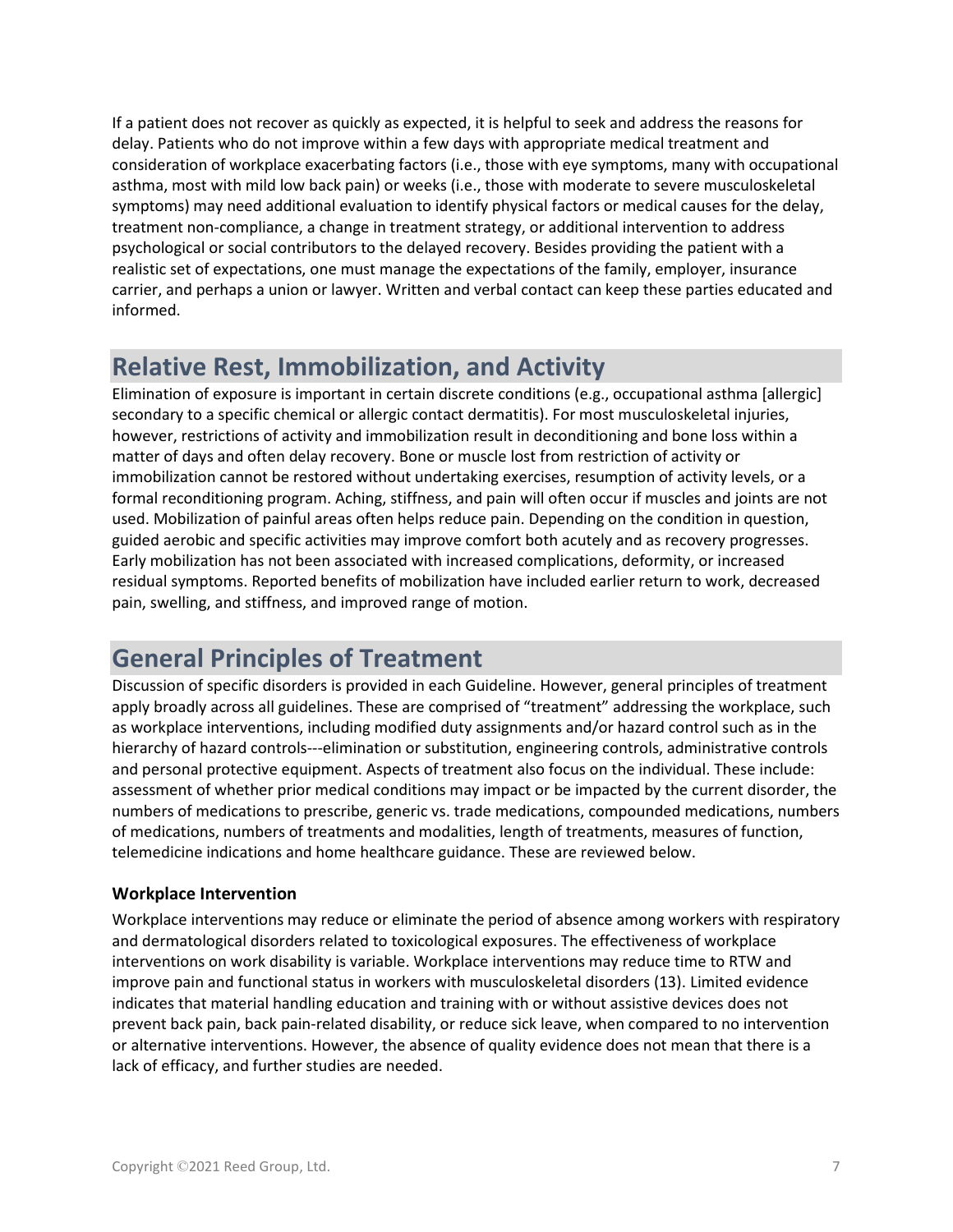Workplace hazard control, mitigation or medical removal from exposure, and use of personal protective equipment, may all be part of a treatment plan. It is important, especially for occupational diseases, to identify the exposure source and institute hazard control measures to prevent further exposure. Typically, the patient is a good source of information as to how the injury occurred and sometimes a good source for recommendations for the solution. This can be the basis for discussion of recommendations with the employer regarding restrictions or hazard elimination or control. A site visit by a trained professional (e.g., occupational medicine physician, safety professional, ergonomist, industrial hygienist, occupational therapist, physical therapist, or occupational health nurse) may be useful if these resources are available.

If the source of exposure cannot be identified or controlled, or if the illness is such that immediate elimination of any exposure is necessary, medical removal from the workplace is an option. Personal protective equipment may reduce or prevent exposures, but should ideally be implemented only as an adjunct to engineering and administrative hazard controls. Follow-up after return to work is important to ensure that the worker and employer are complying with restrictions and whether restrictions are sufficient, excessive or unable to be accommodated.

#### **Oral Pharmaceuticals**

Oral pharmaceuticals are a first-line palliative method to treat pain and facilitate increased activity. Nonprescription analgesics provide sufficient pain relief for most patients with acute work-related symptoms. Time-limited prescription nonsteroidal anti-inflammatory drugs (NSAIDs) are a reasonable first line option for some patients. Nearly all quality trials utilized scheduled administrations of medication rather than "as needed" prescriptions, thus utility of unscheduled "PRN" doses are of uncertain benefit. If treatment response to oral analgesics is inadequate (i.e., symptoms and activity limitations continue without significant improvement), the provider should re-evaluate the diagnosis, assess whether physical methods (exercise, modalities, etc.) are either in need of implementation or changes, ascertain if the medication is being used as directed, and assess workplace and other physical activity levels. If the over-the-counter (OTC) medication use and activity levels are appropriate, the provider should consider treatment with prescribed pharmaceuticals or physical methods. Consideration of comorbid conditions, adverse effects, cost, efficacy, and patient preferences should guide the treatment recommendations. The provider should discuss the efficacy of medication for the condition, any adverse effects, and any other relevant information to ensure proper use and to manage expectations. Also important is to be aware of the therapeutic dose for the condition under treatment (e.g. gabapentin for neuropathic pain) and individualizing to patient age and body mass. Patients who dislike the use of medications in general, will be easily dissuaded from a medication that has intolerable or unexpected side effects and starting at a lower dose may allow for acclimation. Ongoing use of medication, as with all other interventions, should be guided by objective evidence of functional improvement and should be coupled with an active treatment regimen.

#### **Nonsteroidal Anti-Inflammatory Medications and Acetaminophen**

Quality evidence indicates that nonsteroidal anti-inflammatory drugs (NSAIDs), including aspirin and ibuprofen, are more effective than acetaminophen for many musculoskeletal conditions (see Low Back Disorders and Knee Disorders guidelines), although there are unresolved questions as to whether NSAIDs interfere with the fracture healing process. For patients with milder pain or medical contraindications for NSAID use, acetaminophen is a good option for pain relief. Acetaminophen can be used in combination with NSAIDs or other pharmacologic methods.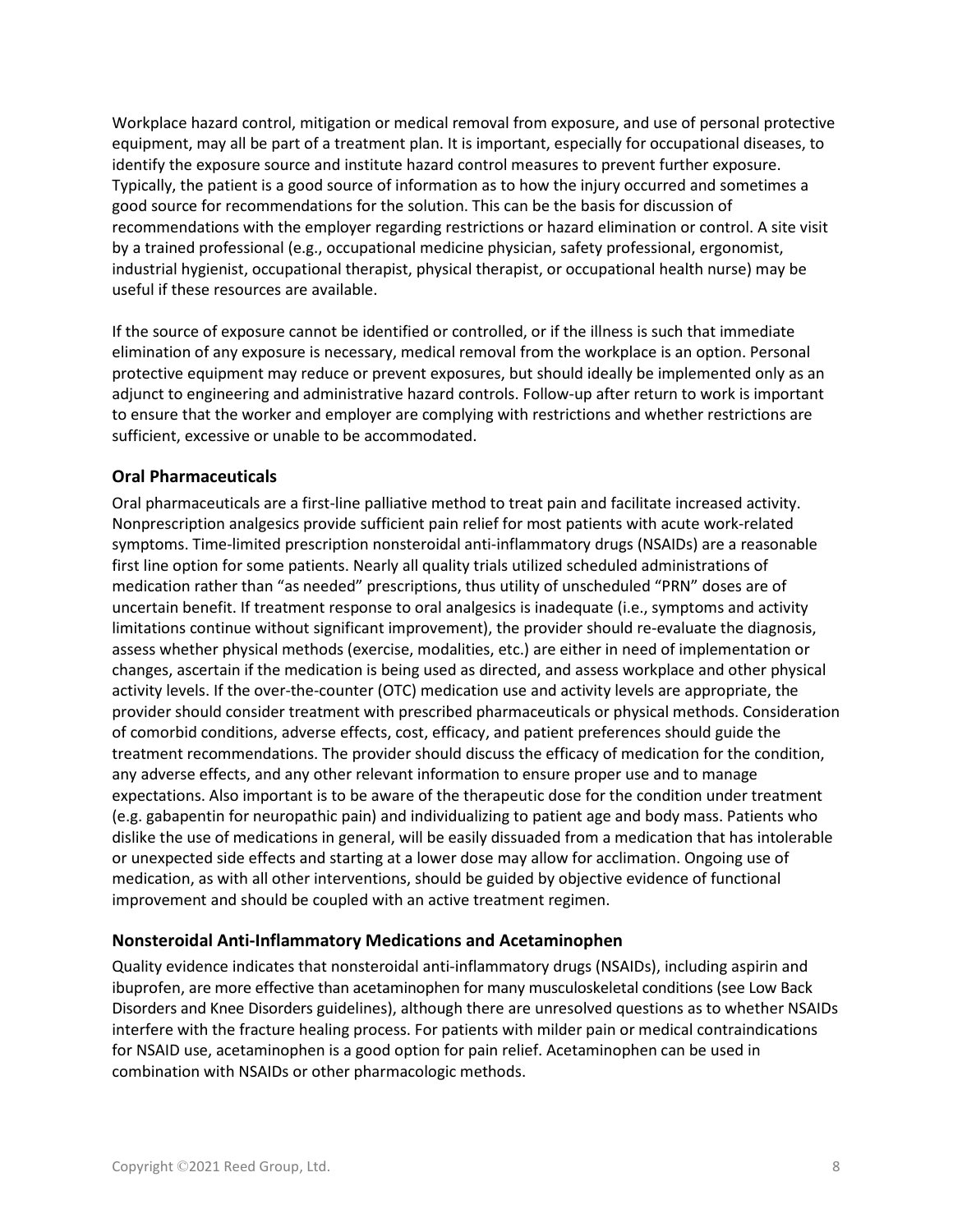NSAIDs are associated with potential adverse gastrointestinal, cardiovascular, renal, hepatic, and allergic adverse effects. Gastrointestinal adverse effects are particularly problematic for the elderly and may exclude some occupational patients from NSAID use. COX-2 inhibitors have been found to have significantly reduced the risk of major GI events, especially in individuals at risk of NSAID-related adverse effects (14). Similarly, renal adverse effects may be problematic, but most typically in the elderly or those with systemic diseases such as diabetic nephropathy. A large-scale study has evaluated the safety profile of celecoxib, naproxen and ibuprofen and found that the risk of renal and gastrointestinal events was lower with celecoxib (15). Providers should weigh the risks (adverse effects and potential drug interactions) and benefits of NSAID use for individual patients (see Hip and Groin Disorders guideline for discussion of adverse NSAID effects and role of cytoprotective agents). These issues tend to be considerably less problematic among employed patients due to younger age, better overall health, and shorter treatment courses than the elderly and others considered at high risk to develop NSAID complications. If any NSAID is to be used for a prolonged period, such as greater than 4 weeks, consider the efficacy for continuation and review potential adverse reactions and monitoring recommendations. For example, diclofenac prescriptions are recommended to be assessed with AST/ALT at 4-8 weeks of treatment initiation, then if long-term, CBC periodically. Cyclo-oxygenase inhibitors, although costlier than the NSAIDs, may be an appropriate choice for some patients.

A recent practice guideline provides an algorithm for prescription of NSAIDs and COX-2 inhibitors and proton pump inhibitors (PPIs) based upon cardiovascular and gastrointestinal risk factors (16). The use of PPIs should consider not only their benefits, but also their potential harms (17).

#### **Opioids**

Opioids appear to be no more effective than safer analgesics for the management of most musculoskeletal symptoms, but are recognized as causing the greatest epidemic of healthcare-related fatalities over the past century. Opioids should be used only if needed for severe pain, and then limited to nocturnal rather than round-the-clock use, [vii](#page-8-0) and rarely beyond a short-time frame. Providers should counsel patients on the risks and adverse effects associated with opioid use, including death, motor vehicle crashes, drowsiness, clouded judgment, memory loss, greater risk of disability, constipation, and potential for misuse or dependence (see Opioids guideline). Adverse effects have been reported in up to 80% of patients taking opioid medications.

#### **Injections**

Injections of glucocorticosteroids, local anesthetics, or both should generally be reserved for patients who do not improve with more conservative therapies, although there are rare exceptions where the initial intervention may be an injection, including trigger digit and de Quervain's (see Hand, Wrist, and Forearm Disorders guideline). There is no quality evidence to guide specific glucocorticoid medication selection for therapeutic injections and few quality data comparing doses (see individual body part guidelines). The medication used and frequency of injection should be guided by the goal of the injection (i.e., diagnostic or therapeutic), the underlying musculoskeletal diagnosis, and clinical experience.

<span id="page-8-0"></span>viiThe main exceptions are the immediate post-surgical time and severe accidents. However, in both of those examples, it is generally preferential to use lower doses during the day and increase activity at the earliest opportunities.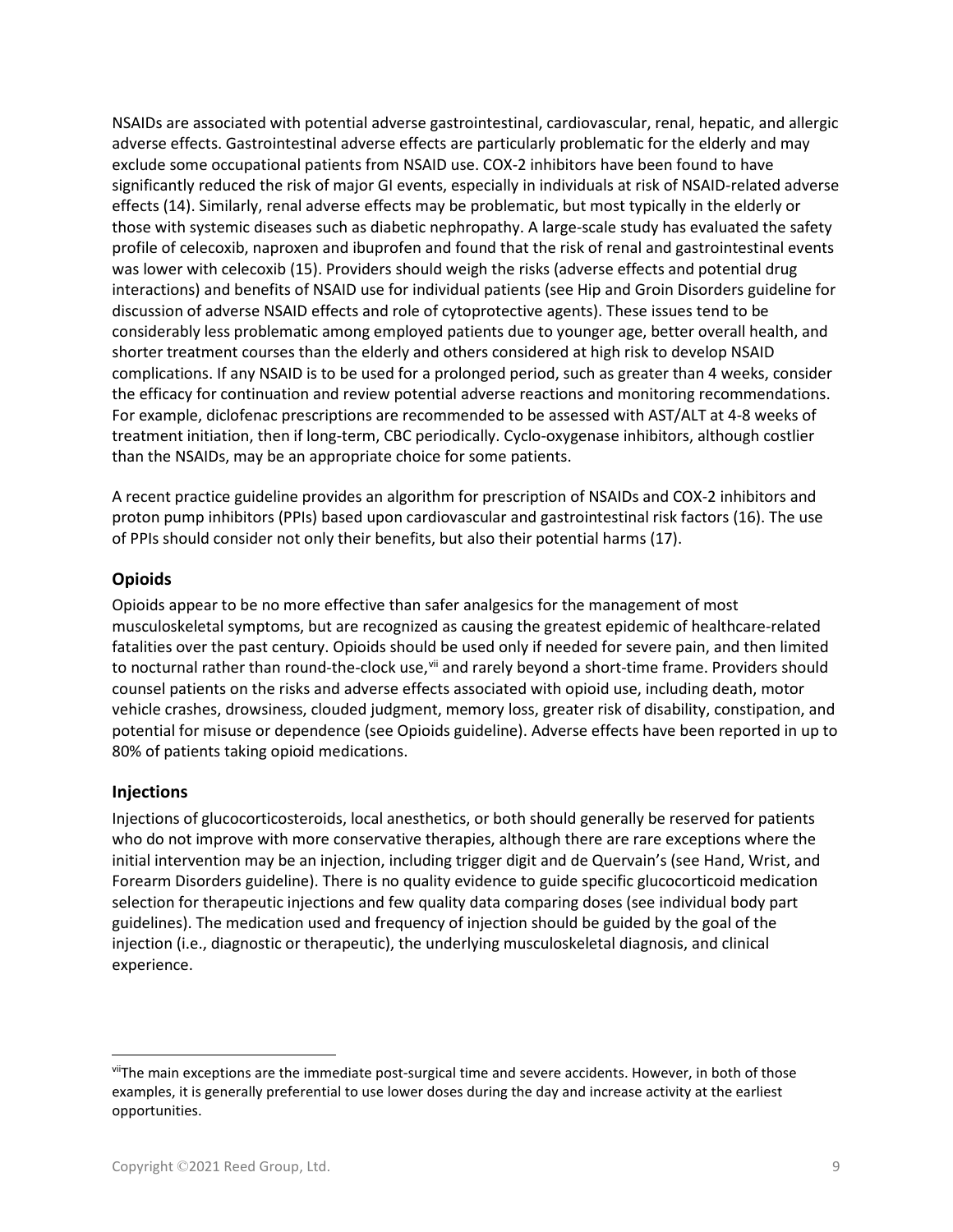#### **Alternative Medicine**

Although a complete review of alternative/complementary medications, such as ginger and turmeric, is beyond the scope of this section, there is some evidence suggesting some may be effective for select disorders (see specific diagnoses). While there may possibly be a better safety profile than NSAIDs in the elderly, at higher doses of these agents, heightened bleeding risks, oxalate stones, and hepatic toxicity have been reported.

### **Medications**

#### **Medications**

#### **Recommended.**

Generally, a trial of one medication for a specific goal (e.g. pain reduction) should be provided at a time. Medications should be selected with quality evidence of efficacy. In select cases and especially for acute evaluations, two medications and infrequently three may be reasonable. Quality evidence in support of combination(s) of medications and/or other treatments is(are) generally quite rare in evidence-based medicine (see specific conditions for exceptions).

| Strength of Evidence - Recommended, Evidence (C) |                                                                                                                                                                                                                                                                                                                                                                                                                                                                                                                                                                                                                                                                                                           |
|--------------------------------------------------|-----------------------------------------------------------------------------------------------------------------------------------------------------------------------------------------------------------------------------------------------------------------------------------------------------------------------------------------------------------------------------------------------------------------------------------------------------------------------------------------------------------------------------------------------------------------------------------------------------------------------------------------------------------------------------------------------------------|
| Level of Confidence - High                       |                                                                                                                                                                                                                                                                                                                                                                                                                                                                                                                                                                                                                                                                                                           |
| Indications:                                     | Patients should be provided a medication with evidence of efficacy.<br>Patients should be provided limited medications. The effects of a<br>medication should be documented, with attention to objective and/or<br>functional improvements. Ineffective medication(s) should be<br>discontinued prior to provision of alternate medication(s). Multiple<br>medications should not be simultaneously provided at the same visit<br>except with some acute patients and occasionally when there is a<br>change of provider with a need to institute efficacious medications<br>from a non-evidence-based regimen.                                                                                           |
| Benefits:                                        | Improved ability to assess efficacy. Improved ability to define adverse<br>drug reactions that develop.                                                                                                                                                                                                                                                                                                                                                                                                                                                                                                                                                                                                   |
| Harms:                                           | Negligible                                                                                                                                                                                                                                                                                                                                                                                                                                                                                                                                                                                                                                                                                                |
| Frequency/Dose/Duration:                         | Observe for functional gains after a prescription. There is no specific<br>limit to treatment duration, yet one should be cognizant of adverse<br>effects that may develop with prolonged use. Additional medication(s)<br>are reasonable provided there is further, incremental functional gain<br>that should be assessed for each. Medication use should cease when<br>there is end of healing, non-compliance, and/or plateau. Resumption<br>of medication may be reasonable if there is demonstrated need after<br>cessation. Observations should emphasize objective measures of<br>functional gain in preference to subjective measures and/or subjective<br>functional instruments (see Table 2). |
| Indications for Discontinuation:                 | Resolution of the injury or disease; lack of efficacy, adverse effects,<br>medication-medication interactions                                                                                                                                                                                                                                                                                                                                                                                                                                                                                                                                                                                             |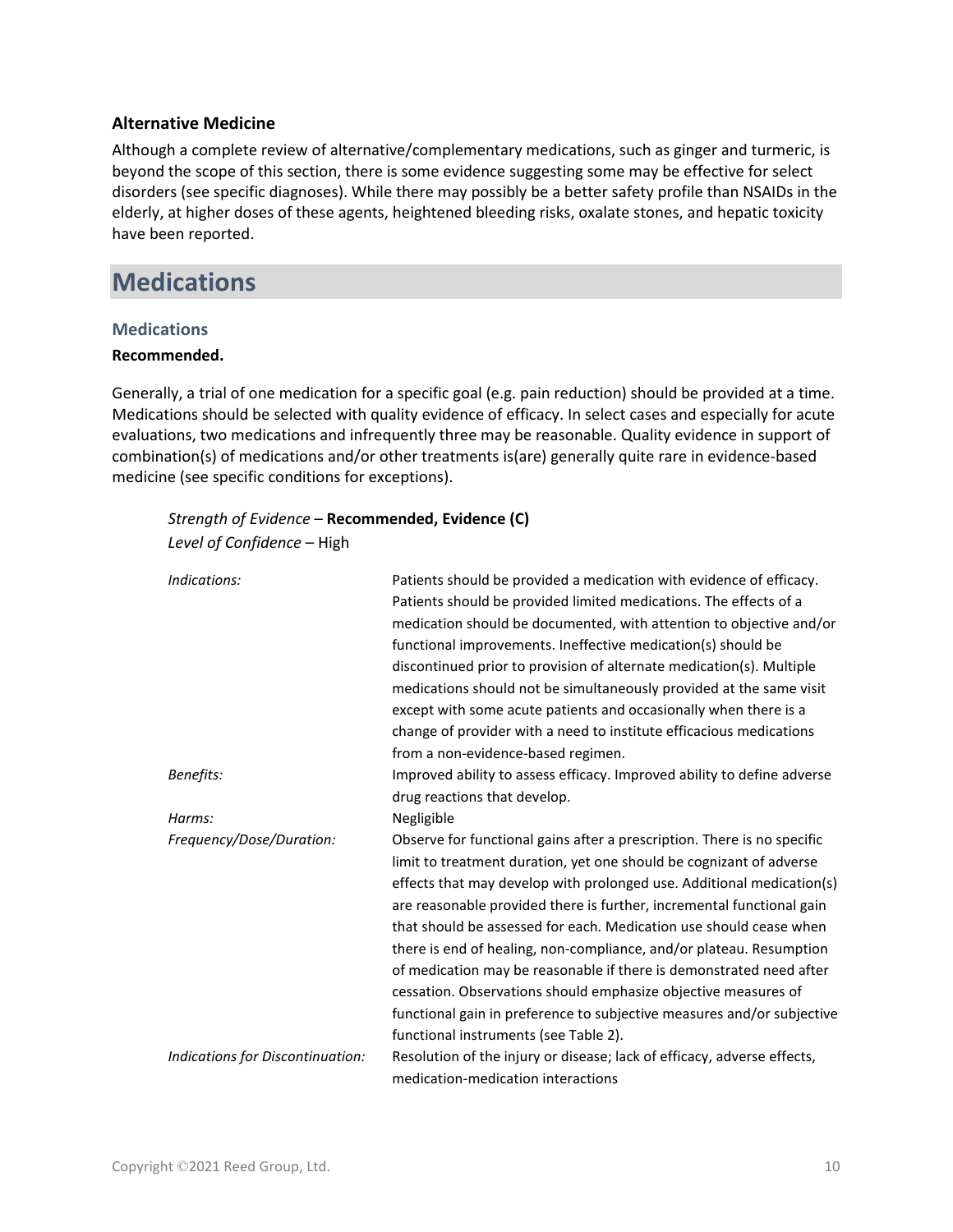| Rationale: | Evidence suggests age and the numbers of medications are associated<br>with adverse drug reactions (18-22) with large datasets suggesting<br>risks of adverse effects with more medications are exponential (20-<br>23). Data have been developed from hospitalized patients,<br>outpatients, and from adverse reactions which are reportedly<br>sufficiently severe to result in hospitalization (8, 10, 20, 21, 23, 24).<br>The number of prescribers is also a reported risk for adverse drug<br>reactions (25). Limiting numbers of medications and discontinuing<br>ineffective medications is not invasive, results in reductions in risk,<br>lowers costs and thus is recommended. |
|------------|-------------------------------------------------------------------------------------------------------------------------------------------------------------------------------------------------------------------------------------------------------------------------------------------------------------------------------------------------------------------------------------------------------------------------------------------------------------------------------------------------------------------------------------------------------------------------------------------------------------------------------------------------------------------------------------------|
| Evidence:  | Comprehensive literature searches have been conducted using<br>PubMed, Scopus, CINAHL, Cochrane Library, and Google Scholar<br>without date limits following a standardized methodology. Searches<br>were conducted for various evidence-based practice guidelines and<br>medications (e.g., acetaminophen, selective serotonin reuptake<br>inhibitors, NSAIDs). Detailed search term write-ups are included in the<br>respective evidence-based practice guidelines.                                                                                                                                                                                                                     |

#### **Generics First Over Trade**

Generic medications are nearly always thought to have identical components and thus efficacy (26, 27). When there are cost differences, the lower cost option is **Recommended, Insufficient Evidence (I).**

#### **Compounded Medications**

Individual generic (or trade medication(s) if necessary) are **Recommended, Insufficient Evidence (I)** as preferential to compounded medications which are generally more expensive and without quality evidence of efficacy.

#### **Drug Class Level of Efficacy**

Evidence of efficacy for a medication in the ACOEM Guidelines and in general medical practice is developed based on the drug class of the pharmaceutical. In the absence of evidence to the contrary, it is **Recommended, Insufficient Evidence (I)** that there is a reasonable presumption that drugs within the same class have the same degree of efficacy.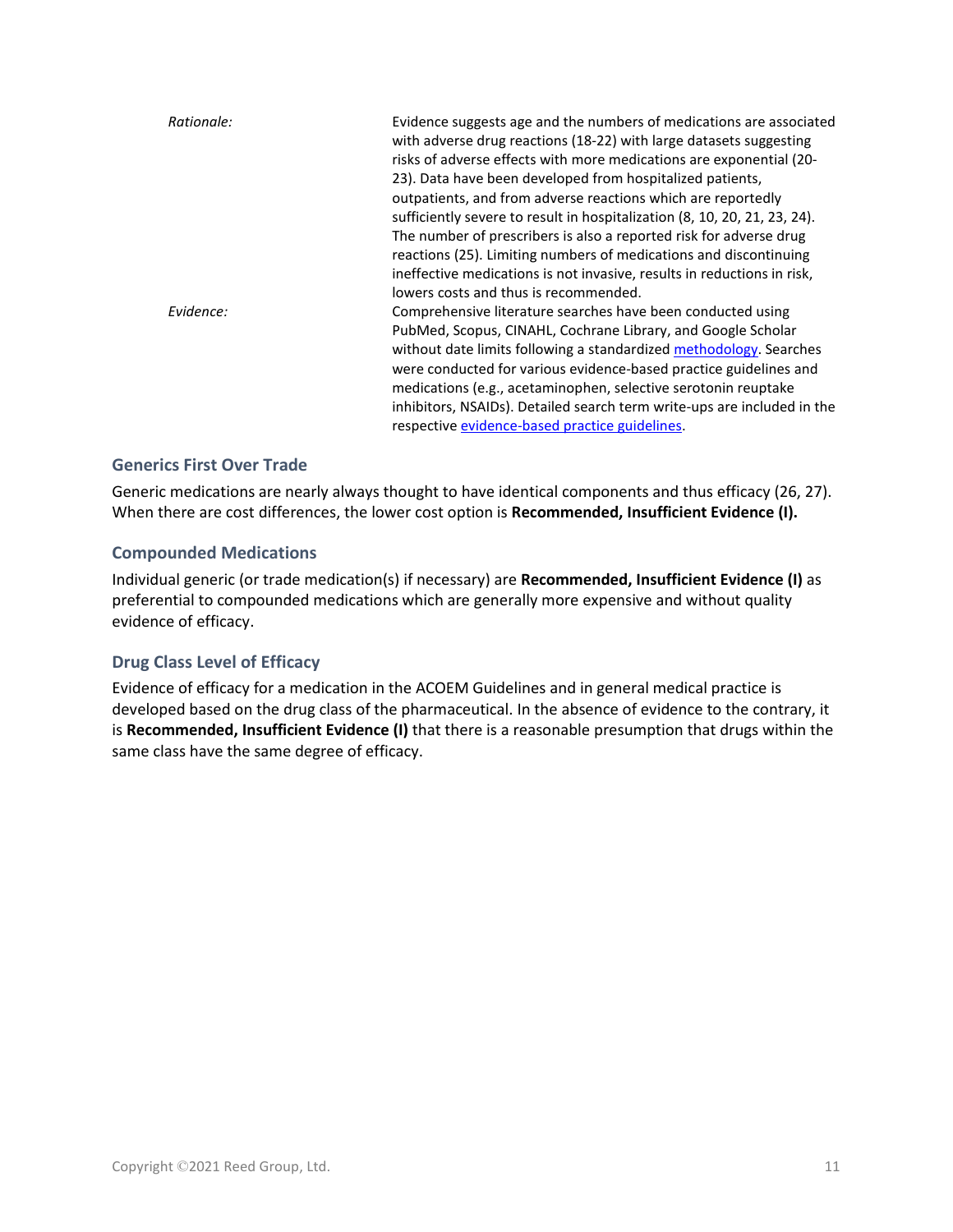#### **Table 2. Examples of Objective Function-based Goals and Secondary Goals to Track During Treatment**

#### **Primary Functional Goals**

- 1. Return to work from non-working status
- 2. Return to full duty work from modified working status
- 3. Advancement of activity, especially observed in therapy
	- a. Increased weight lifted
	- b. Increased numbers of repetitions
	- c. Increased distance walked

#### **Secondary Goals**

- 1. Resumptions of activities of daily living (e.g., clothing, bathing, showering)
- 2. Resumption of household chores
- 3. Resumption of sports
- 4. Validated functional instruments. \*

\*Generally, functional instruments are subjective and lack objective measures.

### **Physical Methods**

Treatment modalities utilized by physical therapists, occupational therapists, chiropractors, and other health care practitioners are sometimes broadly categorized as physical methods. These treatments frequently include exercises, electrotherapy modalities (e.g., transcutaneous electrical nerve stimulation), acupuncture, thermal modalities (e.g., moist heat, ultrasound), and manual therapies (e.g., manipulation, massage, muscle energy techniques, or proprioceptive neuromuscular facilitation). Therapists apply specific modalities and therapeutic exercises based on the stages of healing. A typical therapy protocol progresses sequentially through the following theoretical phases that may overlap – pain control, restoration of range of motion, restoration of strength, neuromuscular retraining, and return to full activity. Chiropractors usually emphasize manipulation, but many also frequently utilize other physical methods including exercise and other modalities.

Some providers relinquish therapy to the physical and/or occupational therapist and are not sufficiently engaged in the process which should be a collaborative approach. Active treatments, especially exercise, have the best evidence for efficacy (see specific body part guidelines). The provider should ascertain that the physical and/or occupational therapy providers' time is spent predominantly in active treatment, engaging the patient and providing an appropriate home exercise program with components shown to be efficacious for that specific condition. Patients should be able to convey and demonstrate to the provider in follow up visits, the treatments they are undergoing and the exercises they are performing. Most passive modalities have either been shown to be unsuccessful or to result in low magnitude benefits. Passive modalities may have a role in acute injury care if they offer sufficient symptom relief to increase participation in active therapy but should be time-limited.

During the acute phase, providers may recommend application of heat and cold (aka, cryotherapies) for temporary amelioration of symptoms to facilitate mobilization and graded exercise. The use of cold in the management of acute soft tissue injuries is widely practiced, but there is insufficient evidence to suggest that it improves clinical outcomes in the management of soft tissue injuries. For treatment of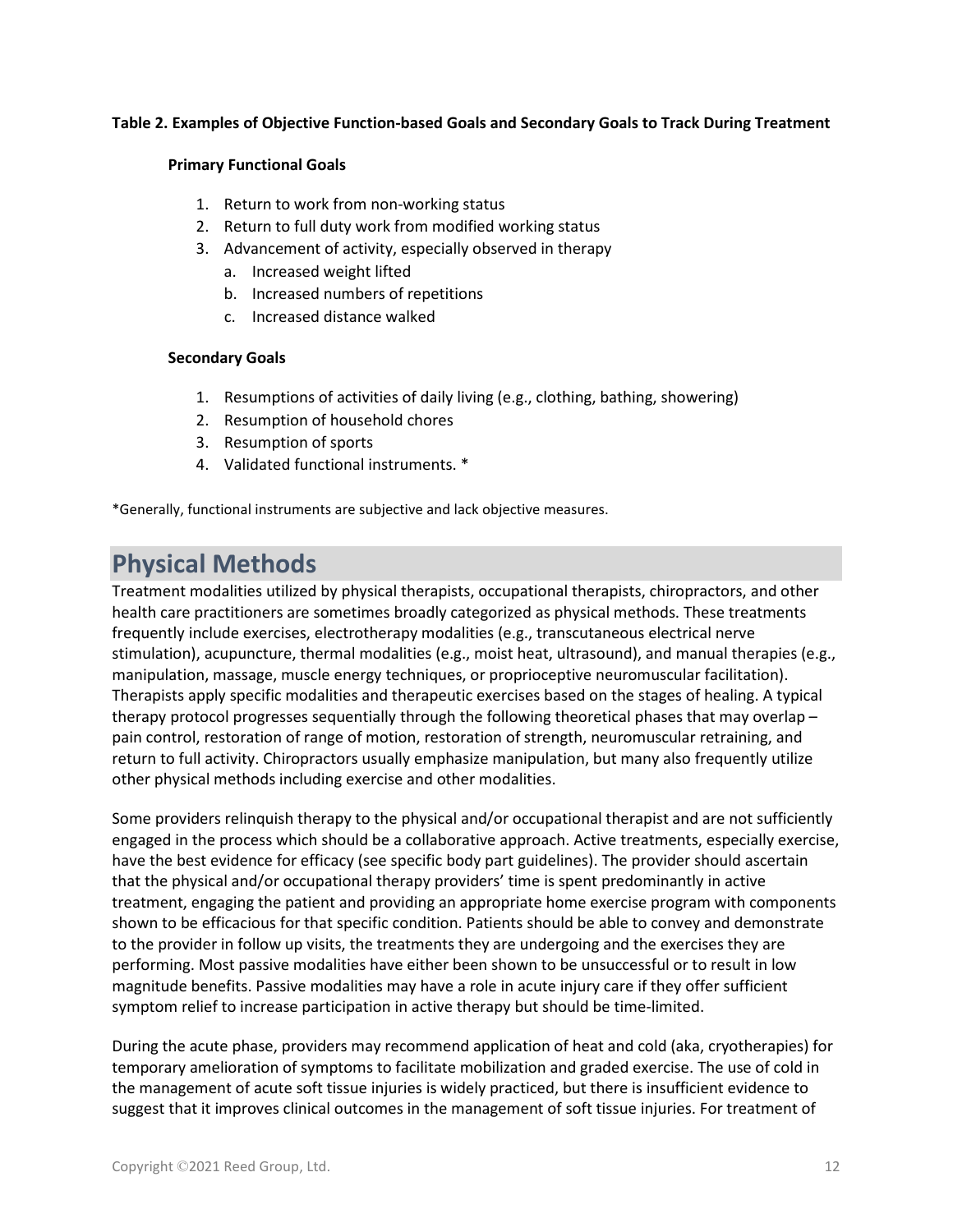acute low back pain, there is more quality evidence of efficacy for application of heat than for cryotherapies. Heat and cold treatments appear most effective when applied several times a day as tolerated.

Moderate- to high-quality evidence supports the therapeutic effectiveness of manual therapies, exercise, and acupuncture in the management of some categories of musculoskeletal pain, although magnitudes of benefits for the passive modalities are modest. Manipulative therapy may expedite the recovery of patients with acute low back pain of less than 4 weeks' duration. The evidence is less strong regarding the benefit of spinal manipulation for patients with subacute or chronic low back pain (see Low Back Disorders guideline for extensive review).

The indication for ongoing use of manipulation, mobilization, or modalities should be guided by objective evidence of functional improvement and should be coupled with an active treatment regimen. The value of therapy is believed to considerably increase when there is vigilant attention to the process of rehabilitation on the part of all providers. This also necessitates sufficient communication between the patient's providers to assure the information given to the patient is consistent and without conflict. Communications should generally include development of treatment goals, essential modalities, and an emphasis on training in home-based treatments. Communication with the therapist may also be of assistance to monitor a patient's physical status, psychosocial issues raised with the therapist, motivation, compliance with treatment and home exercise (or respiratory) recommendations, and functional progress. Therapists and providers should periodically have the patient demonstrate exercises to verify correct technique. Providers may then be in an excellent position to firmly reinforce the directions given to the patient and provide substantial encouragement to aid in return to work.

Patient beliefs regarding the potential benefits of physical modalities may influence the effectiveness of these modalities. Providers should counsel and educate patients about the nature and anticipated benefits of modalities to help them understand their role and to enhance outcomes.

#### **Physical Methods**

#### **Recommended.**

Generally, a trial of one treatment (e.g., iontophoresis, manipulation, acupuncture, ultrasound) should be provided at a time. In select cases and especially for acute evaluations, two treatments may be reasonable. Quality evidence in support of combination(s) of medications and/or other treatments is(are) generally quite rare in evidence-based medicine (see specific conditions for exceptions).

#### *Strength of Evidence* – **Recommended, Insufficient Evidence (I)**

#### *Level of Confidence* – High

| Indications: | Patients should be provided a treatment that has quality evidence of<br>efficacy. The effects of a treatment should be documented, with |
|--------------|-----------------------------------------------------------------------------------------------------------------------------------------|
|              | attention to functional improvements. Ineffective treatment(s) should                                                                   |
|              | be discontinued prior to provision of alternate treatment(s). Multiple                                                                  |
|              | treatments should not be simultaneously provided at the same visit                                                                      |
|              | except with some acute patients and occasionally when there is a                                                                        |
|              | change of provider with a need to institute efficacious treatments                                                                      |
|              | from a non-evidence-based regimen.                                                                                                      |
| Benefits:    | Improved ability to assess efficacy. Improved ability to define failure to                                                              |
|              | improve and/or regression.                                                                                                              |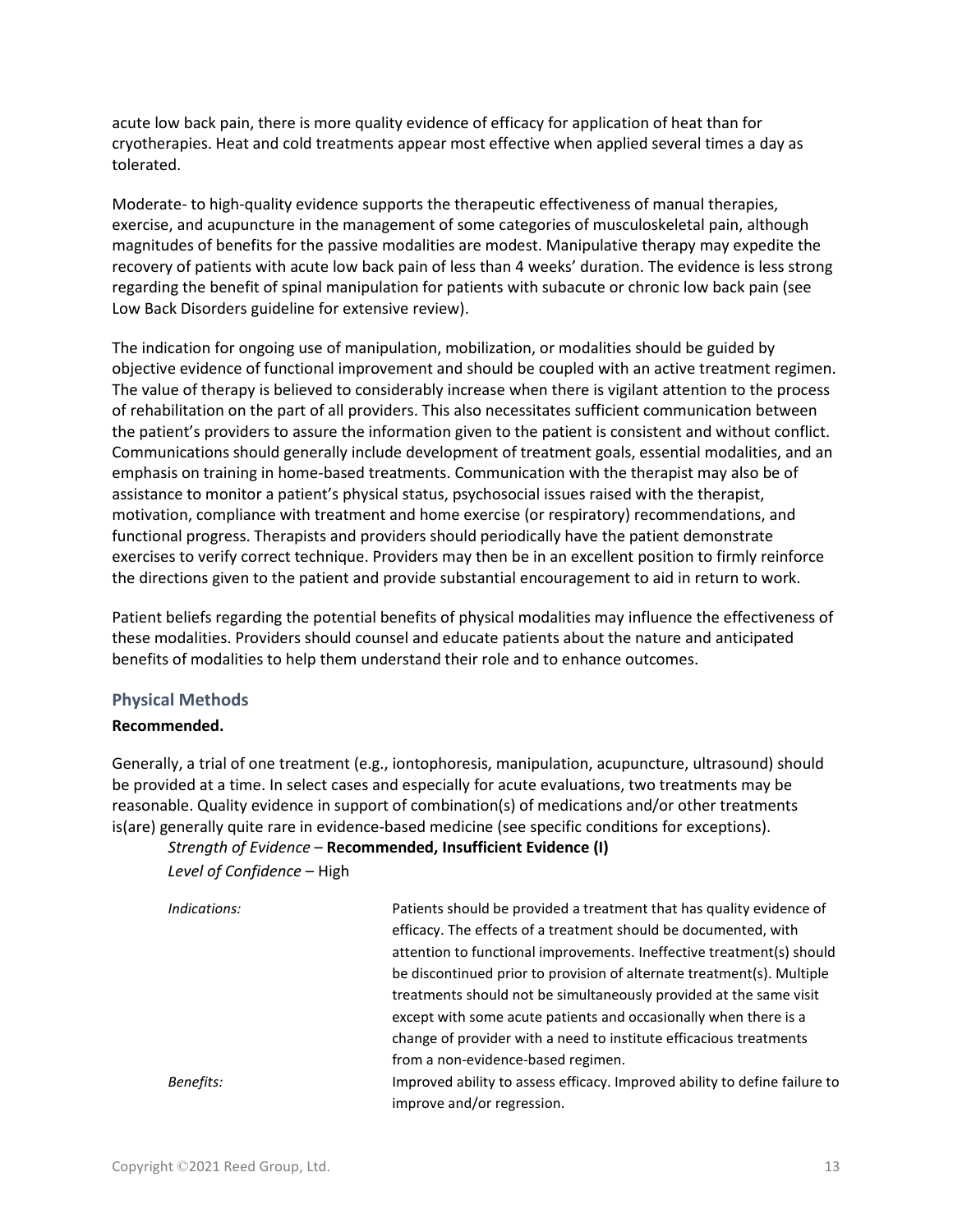| Harms:                           | Negligible                                                               |
|----------------------------------|--------------------------------------------------------------------------|
| Frequency/Dose/Duration:         | Prescribe approximately 4 to 6 appointments and observe for              |
|                                  | functional gain. There is no specific limit to numbers of appointments   |
|                                  | or treatments. Additional sets of 4 to 6 appointments are reasonable     |
|                                  | provided there is further, incremental functional gain. Additional       |
|                                  | appointments should cease when there is end of healing, non-             |
|                                  | compliance, and/or plateau. Observations should emphasize objective      |
|                                  | measures of functional gain in preference to subjective measures         |
|                                  | and/or subjective functional instruments (see Table 2).                  |
| Indications for Discontinuation: | Resolution of the injury or disease; lack of efficacy, adverse treatment |
|                                  | effects                                                                  |
| Rationale:                       | There is no quality evidence. However, failure to track improvements     |
|                                  | is believed to result in needless suffering, delayed recovery and        |
|                                  | delayed return to work. Limiting numbers of treatments and               |
|                                  | discontinuing ineffective treatments results in reductions in risk,      |
|                                  | lowers costs and thus is recommended.                                    |
| Evidence:                        | Comprehensive literature searches have been conducted using              |
|                                  | PubMed, Scopus, CINAHL, Cochrane Library, and Google Scholar             |
|                                  | without date limits following a standardized methodology (28).           |
|                                  | Searches were conducted for various evidence-based practice              |
|                                  | guidelines and physical methods (e.g., acupuncture, ultrasound,          |
|                                  | iontophoresis). Detailed search term write-ups are included in the       |
|                                  | respective evidence-based practice guidelines.                           |

#### **Other Methods and Modalities**

Specific treatment methods for each disorder are evaluated and discussed in the specific body part guidelines.

## **Distance-Based Services (Telehealth)**

It is generally preferable to take in-person histories and perform physical examinations, especially for acute injury care or for conditions where physical examination and/or manual treatment is(are) essential. However, in-person evaluations are not always convenient or even possible, particularly with the challenges of the COVID-19 pandemic. In response, federal Health and Human Services policies have been changed to foster telehealth under the COVID-19 Public Health Emergency Declaration (29), although these may not be directly applicable to some or all worker's compensation systems. Whether these policies remain after the pandemic has yet to be determined.

Simultaneously, there is growing evidence of efficacy of select, distance-based services (i.e., telemedicine, telehealth) (30-36). These particularly include management of chronic or ongoing disorders. Examples of conditions where evidence indicates that telehealth is as effective as in-person evaluations include depression (37), chronic low back pain (38), stroke rehabilitation, including motor and cortical dysfunction (39), knee and hip arthroplasty (40, 41), and cardiac (41) and (vi) chronic wound management (42).

Thus, telehealth is believed to be better used for the monitoring and ongoing care of chronic conditions (43). It is thought to be less useful for initial evaluations of acute injuries and for quickly evolving conditions.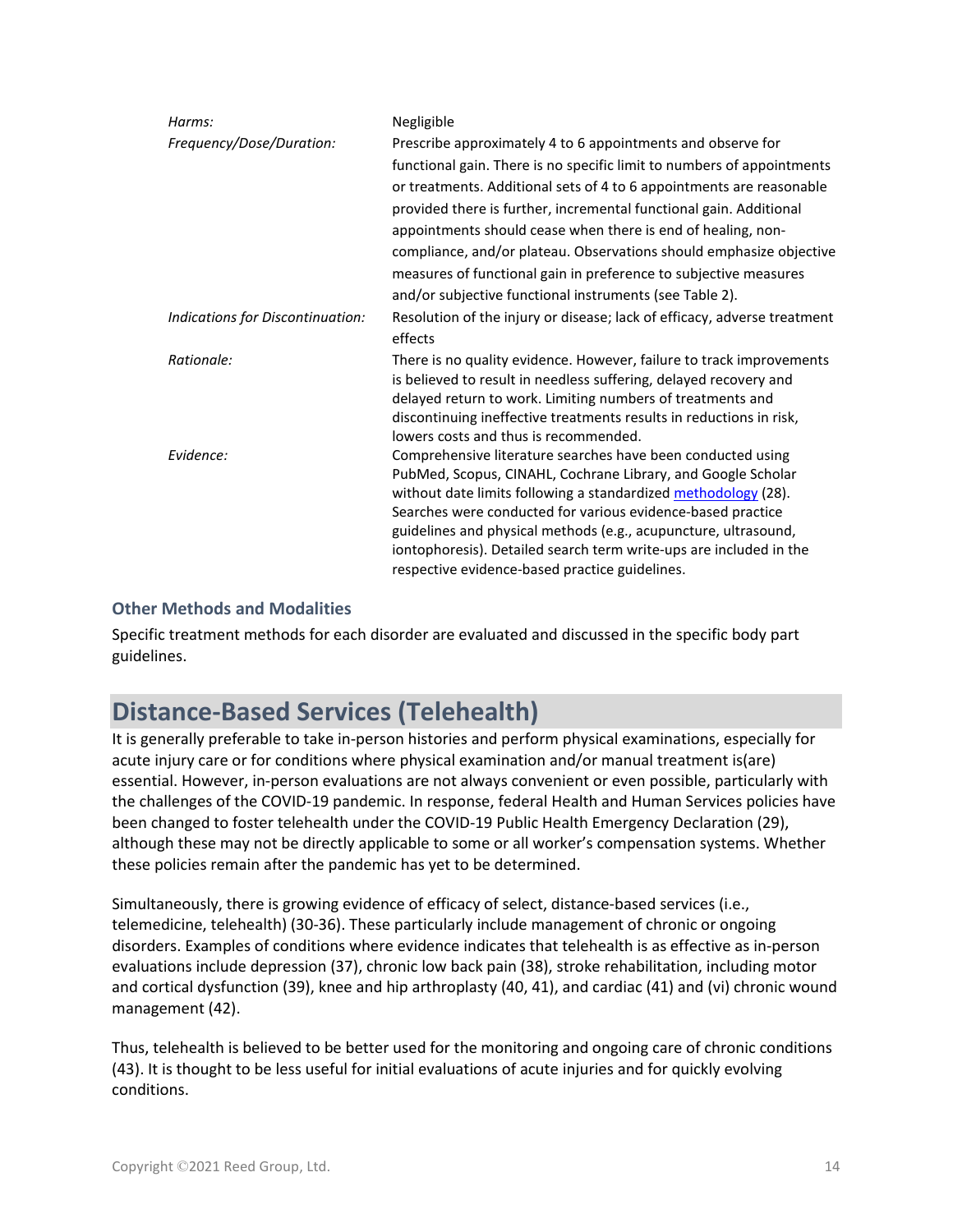There are additional circumstances when the provision of distance-based health may be preferable, if not necessary. These include long travel distances relative to the value obtained during an office visit. Another concern is the potential risk of aerosolized virus transmission in a medical office environment. Yet, there are no quality trials of services for worker's compensation patients or for commonly evaluated, potentially work-related injuries and diseases. Thus, telehealth is selectively **Recommended, Evidence (I).**

Medicare has established policies for telehealth (43, 44), which may be used as an example (see Table 3). However, there may be jurisdictional issues, such as licensure requirements with considerable variations affecting the availability and use of distance-based services. Also, CMS's telehealth policy may not be applicable and adaptable to worker's compensation in some jurisdictions.

#### **Table 3. Example of Telehealth Guidance, adapted from Medicare**

**Patient Location** (aka, "originating site")**.** It is recommended that a patient is eligible for telehealth services:

- With no geographic limitations during the COVID-19 pandemic, particularly when there is high local disease transmission.
- Other than with the above circumstances, then telehealth for worker's compensation patients should generally be for those meeting any of the following:
	- In a rural Health Professional Shortage Area (HPSA) located either outside of a Metropolitan Statistical Area (MSA) or in a rural census tract
	- o In a county outside of an MSA
	- o Where there is severe, impassible weather

#### **Eligible Sites** include:

- The homes and offices of physicians or practitioners
- Hospitals
- Skilled Nursing Facilities (SNFs)
- Community Mental Health Centers (CMHCs)

#### **Distant-site practitioners** include:

- Physicians
- Nurse practitioners (NPs)
- Physician assistants (PAs)
- Certified registered nurse anesthetists
- Clinical psychologists (CPs) and clinical social workers (CSWs).
- Occupational therapists
- Physical therapists
- Other healthcare providers

It is recommended there must be use of an interactive audio and video telecommunications system that permits real-time communications between the provider and patient. There are select circumstances where the use of only audio/telephone is acceptable for certain E/M codes (45).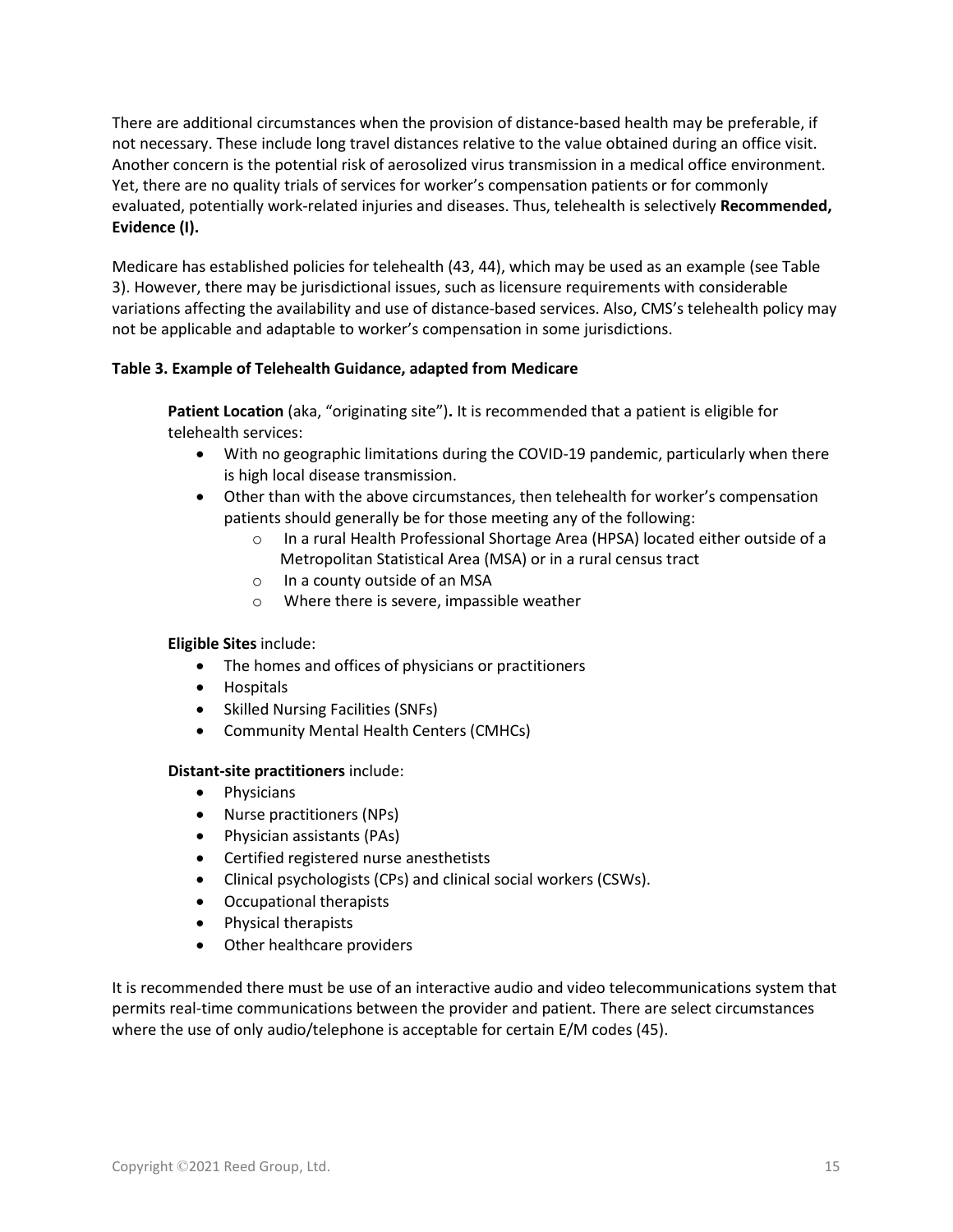### **Home Health Care Services**

Home health care is a strategy used to address select patient problems on a short-term basis. This care is functionally based, cost effective in select circumstances involving home-bound patients, and reduces the risk of (re)hospitalization (46-48). Home health care services are usually segregated into skilled and unskilled services.

Skilled services are provided by a licensed medical professional and may include nursing care, physical therapy, occupational therapy, speech therapy, nutritional support, and other related health care services provided to a home bound patient in his/her residence.

Unskilled services include personal care and domestic care. These services commonly include activities of daily living (personal care) and thus do not require a medical professional's skills. Examples of personal care tasks include feeding, bathing, and toileting.

Domestic care may be deemed medically necessary if the patient is receiving skilled care and / or personal care and his / her injury results in an inability to perform essential domestic tasks such as shopping, cleaning and laundry due to the illness or injury. These services do not require a medical professional

The authorization for home health care services should document the medical necessity for the care and include:

- the medical condition(s) requiring home health care services; and
- objective functional deficits; and
- specific activities precluded by such deficits; and
- necessity of skilled or unskilled services; and
- duration and frequency (ies) of home healthcare service required (e.g., per day, week).

A home evaluation is necessary to develop the home health care treatment plan. The evaluation is performed by a qualified home health care professional (e.g. registered nurse, physical therapist, occupational therapist, and/or another qualified licensed medical professional). The evaluation assesses patient safety, equipment needs, and care requirements to help prevent (re)hospitalization. Reassessment of the medical necessity of home health care services should be conducted at regular intervals by the treating provider and may include a repeat home evaluation.

#### **Home Health Care Services**

#### **Recommended**

Home healthcare is selectively recommended on a short-term basis following hospitalization and major surgical procedures. It is also selectively recommended to prevent (re)hospitalization, to overcome deficits in activities of daily living (ADLs), and/or to provide nursing, therapy and/or supportive care services for those who would otherwise require inpatient care.

*Strength of Evidence* – **Recommended, Insufficient Evidence (I)** *Level of Confidence* – Moderate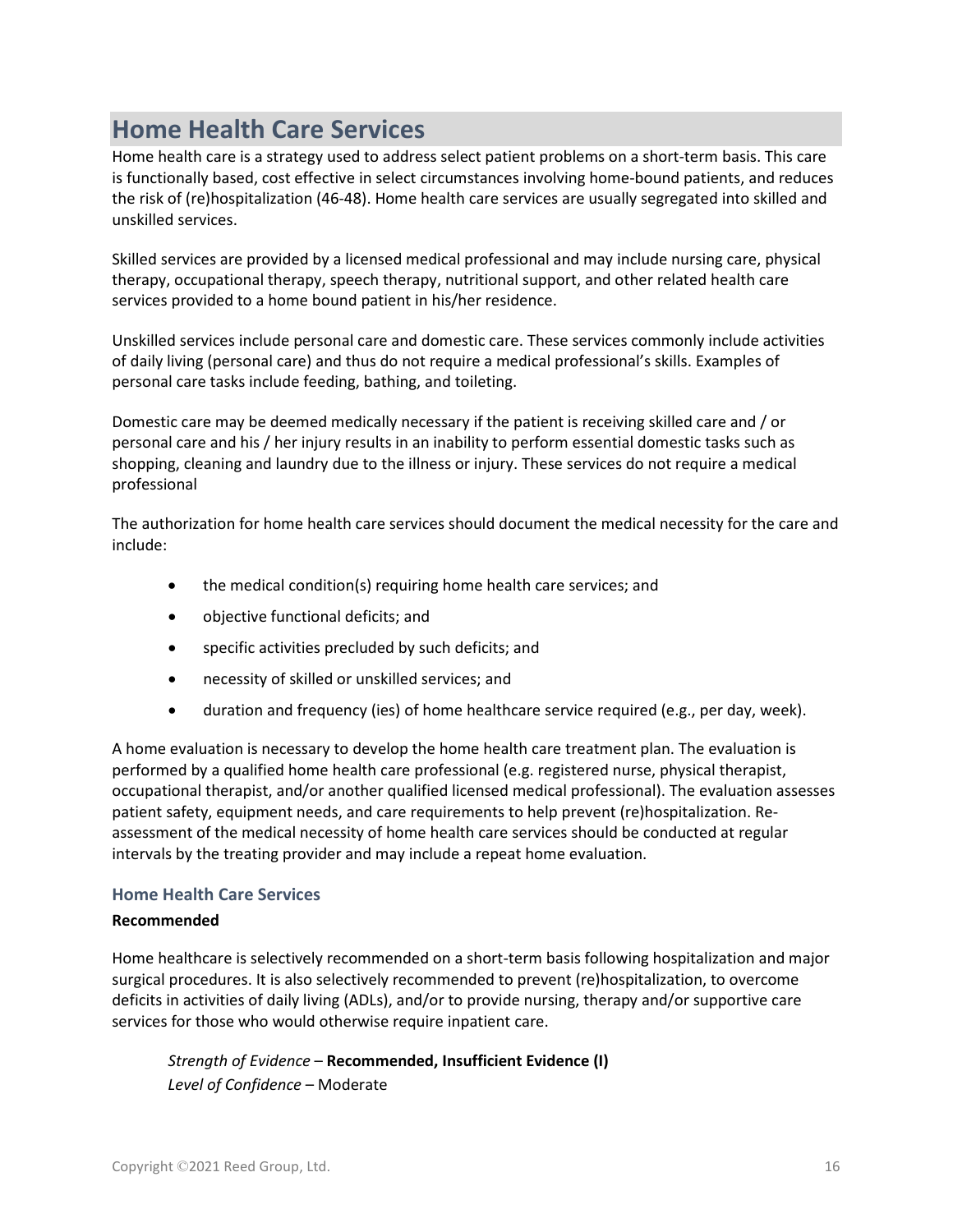| Indications:                       | Due to the occupational injury or illness:                                                                                                                                                                                                                                                                                                                                                                                                                    |
|------------------------------------|---------------------------------------------------------------------------------------------------------------------------------------------------------------------------------------------------------------------------------------------------------------------------------------------------------------------------------------------------------------------------------------------------------------------------------------------------------------|
|                                    | • the patient is unable to leave the home without major<br>assistance (e.g., requiring wheelchair, walker, 3rd party<br>transportation); or                                                                                                                                                                                                                                                                                                                   |
|                                    | • leaving home is not medically advised because of the<br>occupational illness or injury; and                                                                                                                                                                                                                                                                                                                                                                 |
|                                    | • the patient is normally unable to leave home and leaving home<br>is a major effort.                                                                                                                                                                                                                                                                                                                                                                         |
| Benefits:                          | Earlier recovery among those who are home bound, earlier attainment<br>of functional goals. Prevention of (re)hospitalization.                                                                                                                                                                                                                                                                                                                                |
| Harms:<br>Frequency/Dose/Duration: | Negligible<br>Frequency is individualized by the provider's assessment and<br>evaluation of the patient's healthcare needs and is detailed in a<br>treatment plan. The authorization should include estimated services,<br>hours, and duration of services on a daily / weekly basis.<br>Reassessment of the medical necessity of the home health care<br>services should be performed at regular intervals.                                                  |
| Indications for Discontinuation:   | Sufficient recovery to no longer be home bound. Resolution of the<br>injury or disease; lack of efficacy.                                                                                                                                                                                                                                                                                                                                                     |
| Rationale:                         | There is no quality evidence of efficacy of home healthcare in workers'<br>compensation patients. However, there is experience with efficacy of<br>home healthcare in general, and there is a lack of plausible<br>alternatives in some circumstances. Home healthcare is not invasive,<br>has negligible adverse effects, is high cost, but in the absence of<br>plausible alternatives, is selectively recommended.                                         |
| Evidence:                          | Comprehensive literature searches have been conducted using<br>PubMed, Scopus, CINAHL, Cochrane Library, and Google Scholar<br>without date limits following a standardized methodology. Searches<br>were conducted for various evidence-based practice guidelines and<br>home health care services (e.g., education, injections, nutrition<br>therapy). Detailed search term write-ups are included in the respective<br>evidence-based practice guidelines. |

### **Summary**

Optimal management of the patient's initial treatment encounter facilitates functional recovery that includes reducing or eliminating symptoms. Emphasizing functional recovery starting with the first appointment is believed to enhance and speed recovery as well as prevent long-term disability that impairs quality of life. The provider can set patient expectations for regaining quality of life and quality of work-life ideally from the time of initial injury. Clear communication and coordination of care with the patient and employer are critical and thought to help prevent disability. Collaborative interventions and integrated care are often helpful especially for complex cases and chronic pain. Selecting appropriate, judicious tests and implementing optimal treatments with quality evidence of efficacy further enhances recovery. A few tenets include avoiding or reducing substantially aggravating exposures, promptly returning to work safely, and encouraging active over passive treatments and exercise regimens. Patient education and active involvement is a valuable cornerstone. Thoughtful integration of knowledge from the entirety of these Guidelines' treatment guidelines is encouraged.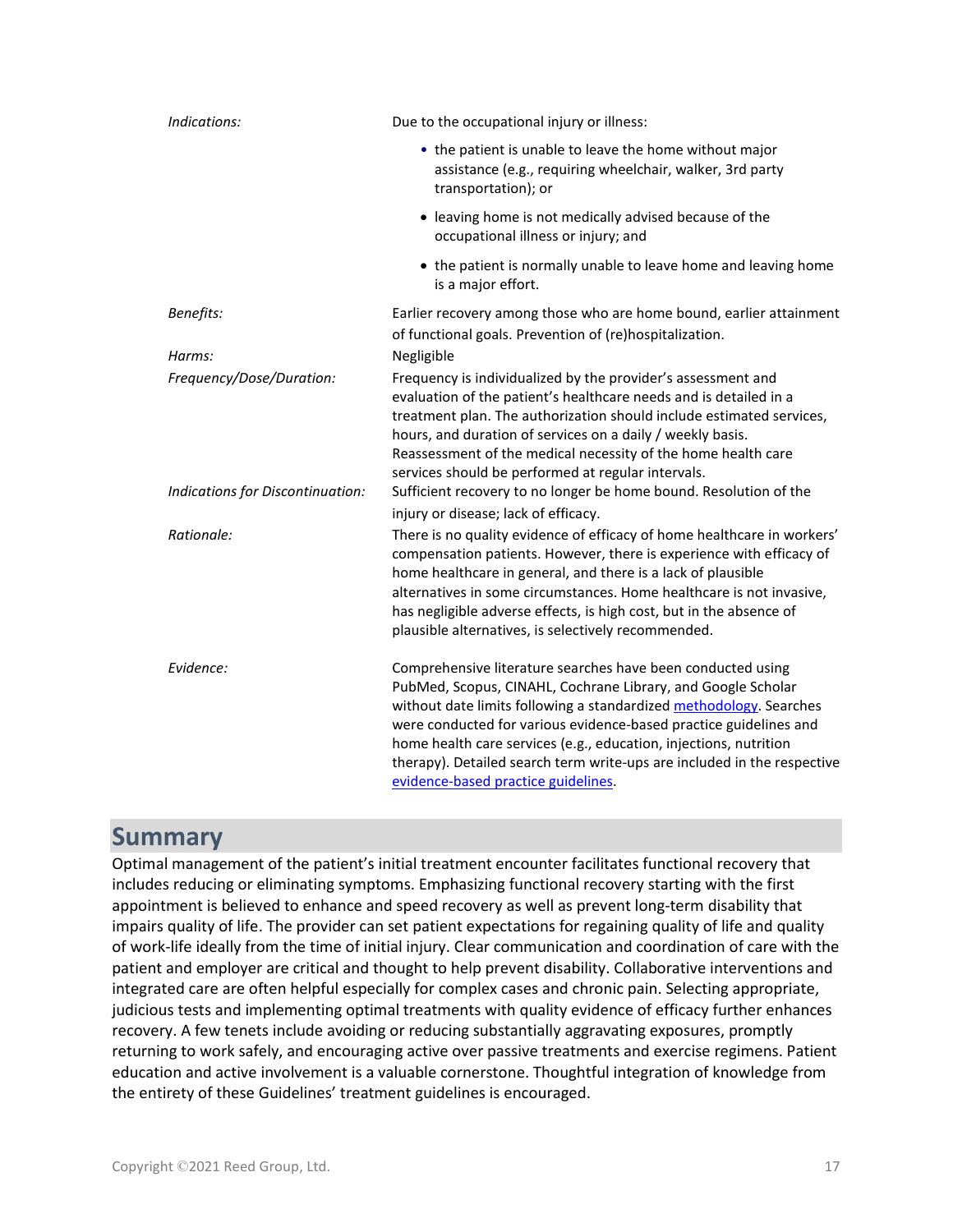# **References**

- 1. Flood AB, Lorence DP, Ding J, McPherson K, Black NA. The role of expectations in patients' reports of postoperative outcomes and improvement following therapy. *Medical care*. 1993:1043-1056.
- 2. Main CJ, Buchbinder R, Porcheret M, Foster N. Addressing patient beliefs and expectations in the consultation. *Best Pract Res Clin Rheumatol* 2010;24:219–225.
- 3. Bovend'Eerdt TJ, Botell RE, Wade DT. Writing SMART rehabilitation goals and achieving goal attainment scaling: a practical guide. *Clinical rehabilitation*. 2009;23:352-361.
- 4. Lorig KR, Holman HR. Self-management education: history, definition, outcomes, and mechanisms. *Annals of behavioral medicine*. 2003;26:1-7.
- 5. Mahomed NN, Liang MH, Cook EF, et al. The importance of patient expectations in predicting functional outcomes after total joint arthroplasty. *J Rheumatol* 2002;29:1273-1279.
- 6. Burton AK, Waddell G, Tillotson KM, Summerton N. Information and advice to patients with back pain can have a positive effect. A randomized controlled trial of a novel educational booklet in primary care. *Spine (Phila Pa 1976)* 1999;24:2484-2491.
- 7. Van Oosterwijck J, Nijs J, Meeus M, et al. Pain neurophysiology education improves cognitions, pain thresholds and movement performance in people with chronic whiplash: a pilot study. *Journal of rehabilitation research and development*. 2011;48:43-58.
- 8. Randhawa K, Côté P, Gross DP, et al. The effectiveness of structured patient education for the management of musculoskeletal disorders and injuries of the extremities: a systematic review by the Ontario Protocol for Traffic Injury Management (OPTIMa) Collaboration. *The Journal of the Canadian Chiropractic Association*. 2015;59:349.
- 9. Yu H, Côté P, Southerst D, et al. Does structured patient education improve the recovery and clinical outcomes of patients with neck pain? A systematic review from the Ontario Protocol for Traffic Injury Management (OPTIMa) Collaboration. *The Spine Journal*. 2016;16:1524-1540.
- 10. Wickizer TM, Franklin G, Fulton-Kehoe D, Turner JA, Mootz R, Smith-Weller T. Patient satisfaction, treatment experience, and disability outcomes in a population-based cohort of injured workers in Washington State: implications for quality improvement. *Health Serv Res*. 2004;39:727-748.
- 11. Feuerstein M, Huang GD, Ortiz JM, Shaw WS, Miller VI, Wood PM. Integrated case management for workrelated upper-extremity disorders: impact of patient satisfaction on health and work status. *Journal of occupational and environmental medicine / American College of Occupational and Environmental Medicine*. 2003;45:803-812.
- 12. Wickizer TM, Franklin G, Fulton-Kehoe D, et al. Patient satisfaction, treatment experience, and disability outcomes in a population-based cohort of injured workers in Washington State: implications for quality improvement. *Health Serv Res* 2004;39:727-748.
- 13. van Vilsteren M, van Oostrom SH, de Vet HC, Franche RL, Boot CR, Anema JR. Workplace interventions to prevent work disability in workers on sick leave. *Cochrane Database of Systematic Reviews*. 2015.
- 14. Jarupongprapa S, Ussavasodhi P, Katchamart W. Comparison of gastrointestinal adverse effects between cyclooxygenase-2 inhibitors and non-selective, non-steroidal anti-inflammatory drugs plus proton pump inhibitors: a systematic review and meta-analysis. *Journal of gastroenterology*. 2013;48:830-838.
- 15. Nissen SE, Yeomans ND, Solomon DH, et al. Cardiovascular safety of celecoxib, naproxen, or ibuprofen for arthritis. *New England Journal of Medicine*. 2016;375:2519-2529.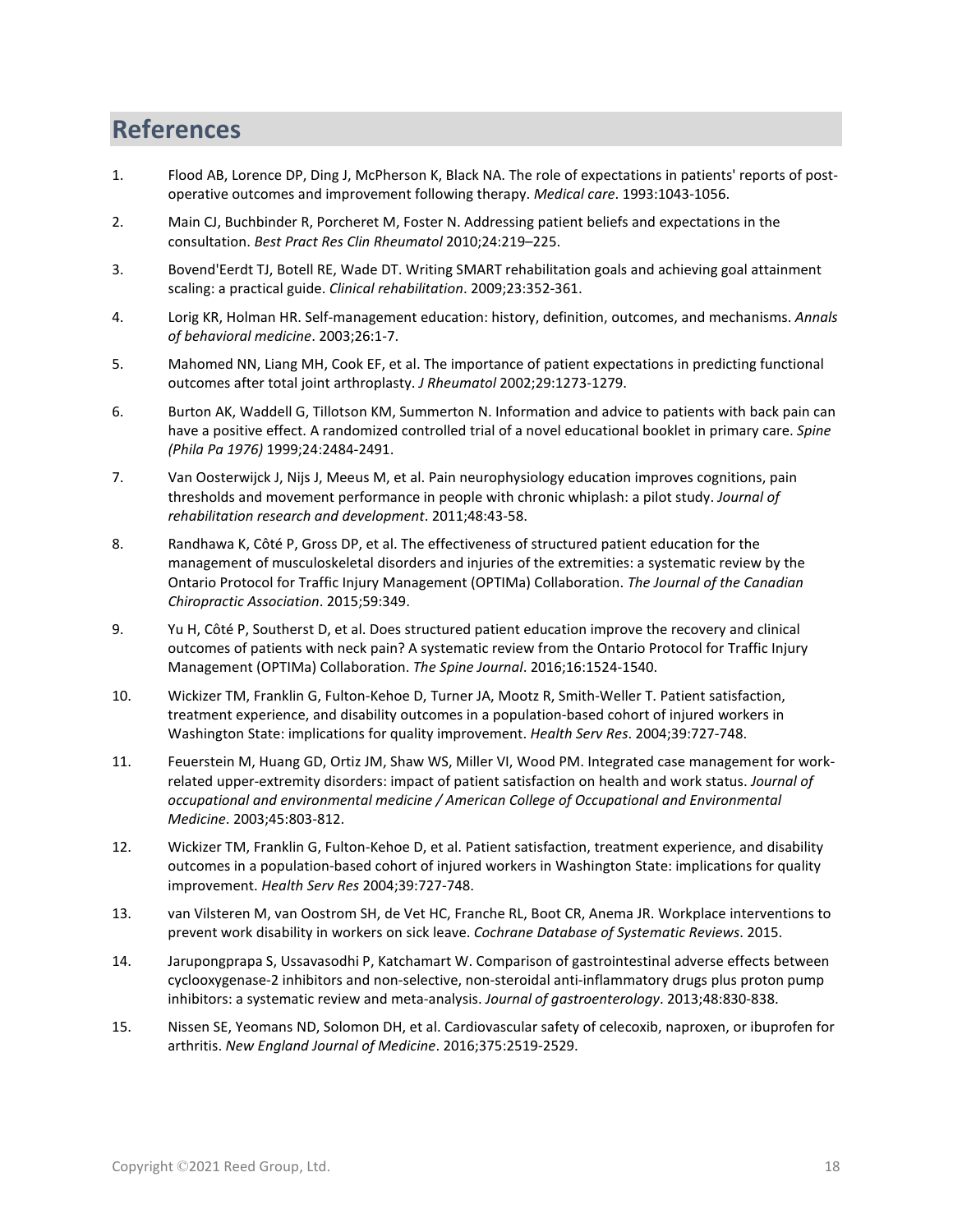- 16. Scarpignato C, Lanas A, Blandizzi C, Lems WF, Hermann M, Hunt RH. Safe prescribing of non-steroidal antiinflammatory drugs in patients with osteoarthritis–an expert consensus addressing benefits as well as gastrointestinal and cardiovascular risks. *BMC medicine*. 2015;13:1-22.
- 17. Aronson JK. Inhibiting the proton pump: mechanisms, benefits, harms, and questions. *BMC medicine*. 2016;14:1-4.
- 18. Aljadhey H, Mahmoud MA, Mayet A, et al. Incidence of adverse drug events in an academic hospital: a prospective cohort study. *International journal for quality in health care*. 2013;25:648-655.
- 19. Hurwitz N. Predisposing factors in adverse reactions to drugs. *Br Med J*. 1969;1:536-539.
- 20. Johnell K, Klarin I. The relationship between number of drugs and potential drug-drug interactions in the elderly: a study of over 600,000 elderly patients from the Swedish Prescribed Drug Register. *Drug Saf* 2007;30:911–918.
- 21. Budnitz D. Pollock D a, Weidenbach KN, Mendelsohn AB, Schroeder TJ, Annest JL. National surveillance of emergency department visits for outpatient adverse drug events. *JAMA*. 2006;296:1858-1866.
- 22. Mannesse CK, Derkx FH, de Ridder MA, et al. Contribution of adverse drug reactions to hospital admission of older patients. *Age Ageing* 2000;29:35-39.
- 23. Nolan L, O'Malley K. Prescribing for the elderly part I: sensitivity of the elderly to adverse drug reactions. *Journal of the American Geriatrics Society*. 1988;36:142-149.
- 24. Col N, Fanale JE, Kronholm P. The role of medication noncompliance and adverse drug reactions in hospitalizations of the elderly. *Archives of internal medicine*. 1990;150:841-845.
- 25. Green JL, Hawley JN, Rask KJ. Is the number of prescribing physicians an independent risk factor for adverse drug events in an elderly outpatient population? *The American journal of geriatric pharmacotherapy*. 2007;5:31-39.
- 26. Meredith PA. Generic drugs. *Drug Safety*. 1996;15:233-242.
- 27. Peters JR, Hixon DR, Conner DP, Davit BM, Catterson DM, Parise CM. Generic drugs–safe, effective, and affordable. *Dermatologic therapy*. 2009;22:229-240.
- 28. Harris JS, Weiss MS, Haas NS, et al. Methodology for ACOEM's Occupational Medicine Practice Guidelines—2017 Revision. *Journal of occupational and environmental medicine*. 2017;59:913-919.
- 29. Services USDoHH. Renewal of Determination That A Public Health Emergency Exists. 2021.
- 30. Mair F, Whitten P. Systematic review of studies of patient satisfaction with telemedicine. *Bmj*. 2000;320:1517-1520.
- 31. DelliFraine JL, Dansky KH. Home-based telehealth: a review and meta-analysis. *Journal of telemedicine and telecare*. 2008;14:62-66.
- 32. Hersh WR, Helfand M, Wallace J, et al. Clinical outcomes resulting from telemedicine interventions: a systematic review. *BMC Med Inform Decis Mak* 2001;1:5.
- 33. Hersh W, Helfand M, Wallace J, et al. A systematic review of the efficacy of telemedicine for making diagnostic and management decisions. *J Telemed Telecare* 2002;8:197-209.
- 34. Hersh WR, Hickam DH, Severance SM, Dana TL, Krages KP, Helfand M. Telemedicine for the medicare population: Update. *Evidence report/technology assessment*. 2006:1-41.
- 35. Hailey D, Roine R, Ohinmaa A. Systematic review of evidence for the benefits of telemedicine. *J Telemed Telecare* 2002;8 (Suppl 1):1-30.
- 36. Whitten PS, Mair FS, Haycox A, May CR, Williams TL, Hellmich S. Systematic review of cost effectiveness studies of telemedicine interventions. *Bmj*. 2002;324:1434-1437.